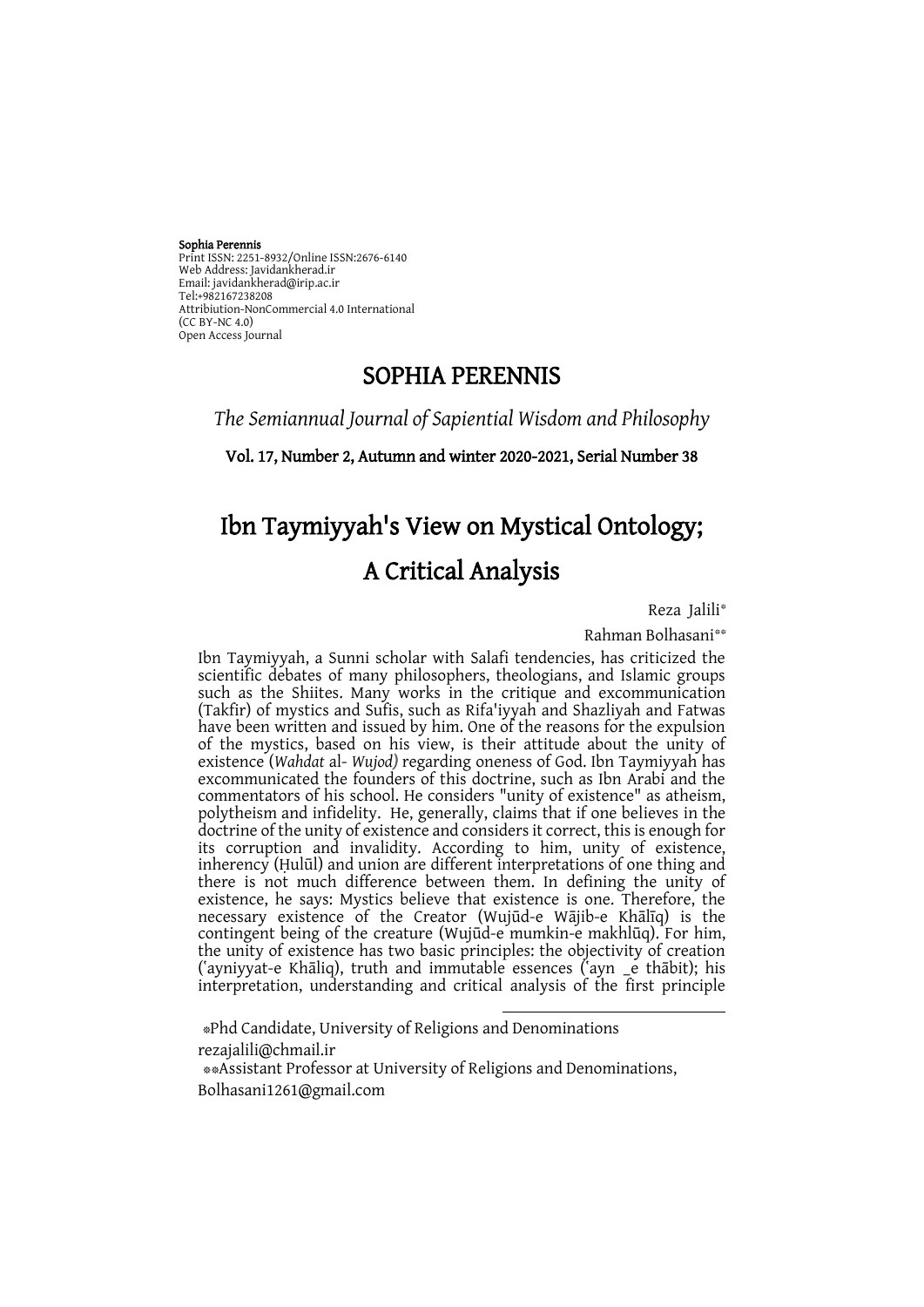reveals that Ibn Arabi has included two things in his words: denying the existence of truth and denying the creation of divine creatures; Ibn Arabi, by considering the existence of truth and the existence of things as one, in fact denies lordship. Ibn Taymiyyah seeks to depict the doctrine of the unity of existence as "inherency." In this paper, by a descriptive-analytical method, we have first explained Ibn Taymiyyah's understanding and perception of mystical ontology (Wujūd- Shināsī-e 'Irfānī), and then we have examined and criticized his words and proofs. It seems that the issues of mystical ontology for Ibn Taymiyyah and his followers have not been "properly" explained in detail by technical explanation and analysis. His superficial understanding of mystics' words can be easily seen, since mystics have explicitly considered inherency as polytheism in their work and have considered the doctrine of the unity of existence as opposite and distinct. The approach of Muslim mystics indicates that existence is a single, authentic, absolute and infinite reality that has filled all reality and existence with secrets in all existence and has left no room for others; From this point of view, there is no more than one essential instance of existence (Miṣdāq-e bidh-dhāt-e wujūd), then creations and multiplicities of the universe of possibility are an accidental example (Misdaq-e bil-'arad) and manifestation of the existence of true deception. The latter does not have an existential soul, but is a manifestation of essential existence; in the sense that understanding the meaning of existence, it needs others, while the truth and mere existence do not need anything to be existed. This matter has been explicitly repeated in mystics' words, but Ibn Taymiyyah, regardless of the "language of mysticism", in most cases considers the unity of existence as an equal to inherency.

In his works, Ibn Arabi has considered inherency as polytheism. Disbelief in union and inherency is one of decisive and certain beliefs of theoretical mysticism, so it is necessary (in scientific discussions) to weigh any ecstatic words, for instance belief in inherency, empathetically and without presuppositions with the principles and decisive basics of knowledge; In particular, the doctrine of the unity of existence, which is a paradoxical theory beyond reason. The unity of existence is neither a pure assimilation to God and the world, nor an inherency. Rather, it is a progressive and evolved theory that is compatible to the religious texts of Islam. In this approach, the unity of existence can be defined as follows: "the truth of existence is a single and personal reality, in which all beings and phenomena of the universe are the place of manifestation (modalities and manifestatives) of the same existence, or in other words, based on the verse (Eevery day He is engaged in some work "Chapter55/29) different and various designations of the world are all different manifestations of the single reality." In mysticism, the essential existence of the Supreme Being (Wujūd-e Wājib ta ālā) is an essential instance of existence (Miṣdāq-e bidhdhāt-e Wujūd) and leaves no room for the other and the independent essence due to absoluteness of division (Iṭlāq-e Maqsqmī). In absoluteness of division, existence is free from any determination (ta`ayyun), it is not even bound by absoluteness; Absolute existence at the same time is present throughout the universe and presence in all places and levels beyond any determination and specification. In every rank and place, other saying, it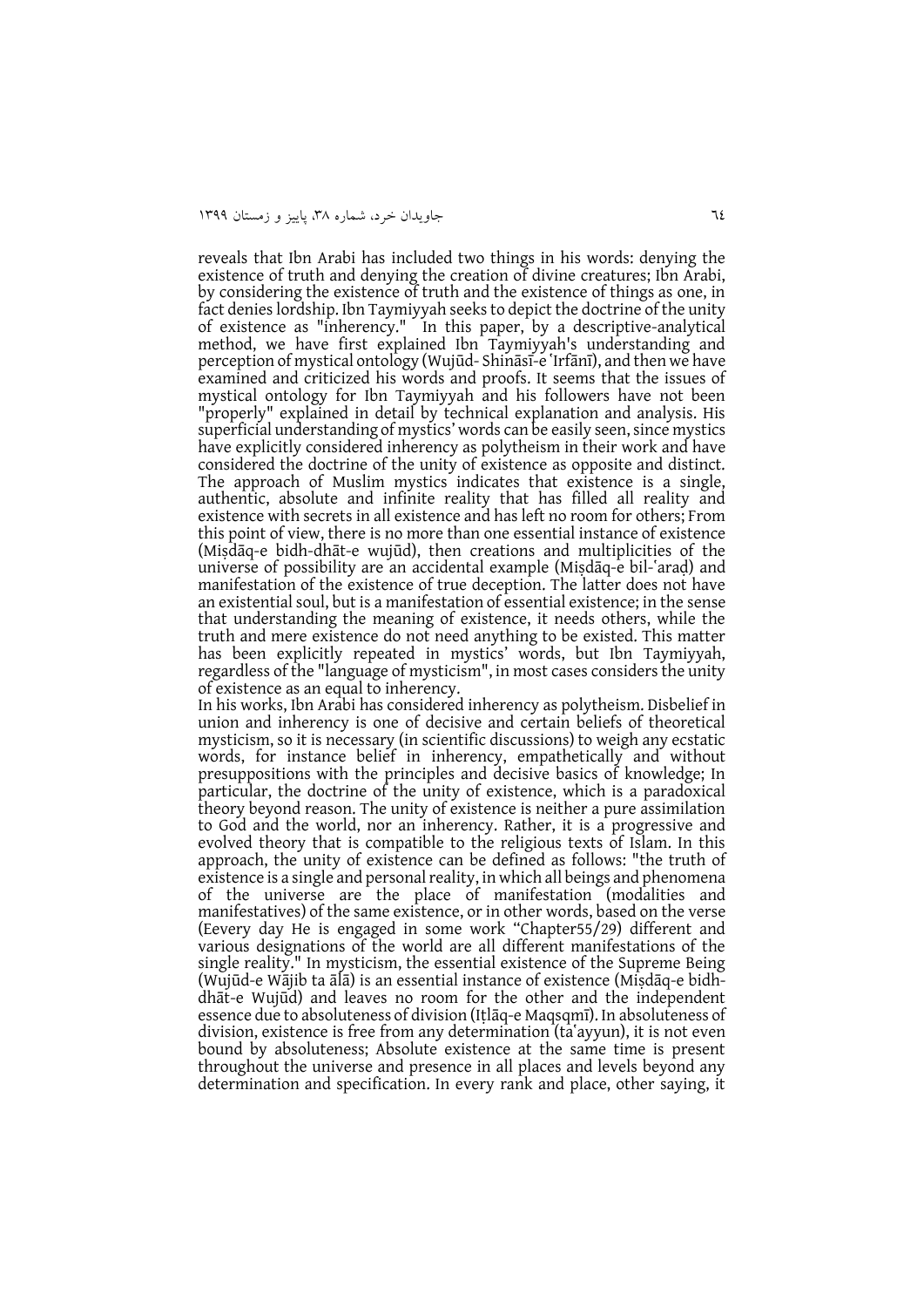takes over the same rank and the constraints of that place, but it is a reality beyond that place and all the levels and appointments. The essence of the Supreme Being has an unconditional identity due to the absoluteness of division. So that absoluteness cannot be a stipulation for His identity and existence. The status of Divine Essence is the status of no determination (bīta'ayyunī) and condition; and no determination and specification is superior to other ones. The Divine Essence has all specifications, existential perfections and divine attributes; It is a status of unity. But when determinations and realities appear and move from epitome to detail, pluralities arise. This is where the discussion of "manifestation" comes into play. In fact, it will be absolute by one of the determinations; thus, by the absolute appearance in the form of appointments and restrictions, the status of plurality appears. To clarify their intuitions, those possessed of the knowledge of God (ahl-e ma`rifat), for the men of perfect visions and explain the unity of existence, otherness and objectivity of creation and truth, reveal the necessity of discussion on the requirements of the theory of unity of existence and some other concepts like surrounding distinction (tamāyuz-e ihāṭi), divine transcendence (tanzih), and ascribing human attributes to God (Lihaẓ-e nafs ul-amri). Ibn Taymiyyah has questioned the issue of the objectivity of the creation and the truth; what is meant by mystics' belief that the Supreme Being (due to infinity and absoluteness of division) is the same as all things and at the same time other than them? What is the difference between creation and truth? Mystics have proposed to surrounding distinction in response. In this distinction, which is also interpreted as one-sided distinction, we come across two things in which one (God) surrounds the other (beings), and encompasses it. Therefore, in this research, by the objectivity, the literal concept is not meant and as a result, the suspicion of incarnation is never raised; Rather, the dignity of the Absolute Truth is that it is accompanied by its possibilities and constraints (intrinsic assistance (maʽīyt-e dhāti), but not in the form of inherency. Belief in incarnation and union between two essences and of real existence multiplicity are two sides of extremism.

Keywords: Ibn Taymiyyah, Ibn Arabi, Ontology, Unity of Existence, inherency and Union.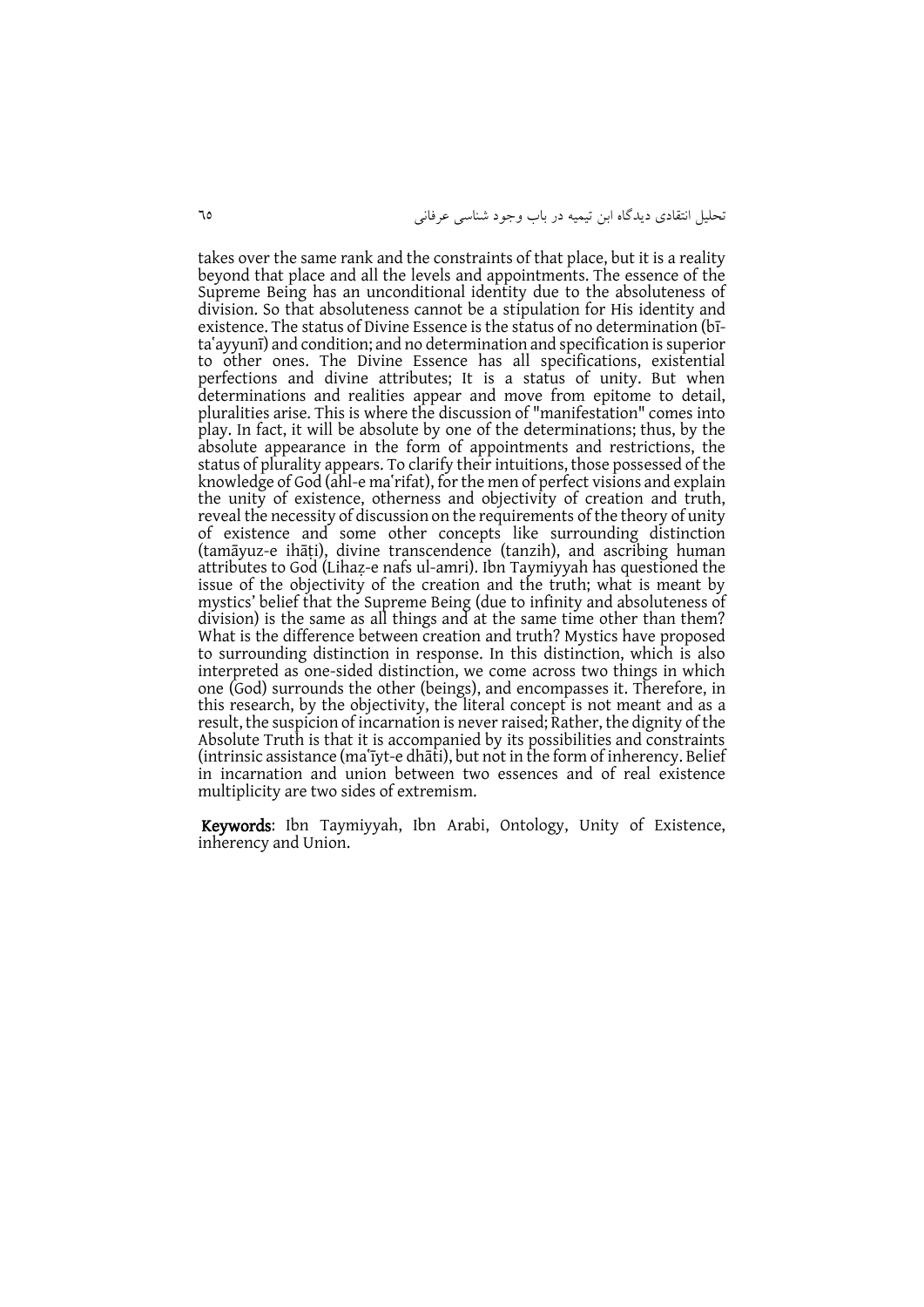#### References

- Ameli, Sayyed Heydar, Jami al-Asrar va Manb al-Anvar, Mosheh: Hanri Karbon, Intesharat Elmi va Farhangi, Tehran, 1368.
- Ebrahimi Dinani, Gholamhosein, Majaraye Fekr Falsafi dar Islam, Tarh-e Nou, Tehran, 1379.
- Ibn Taymiyyah, Ahmad, Al-Jawāb al-Ṣaḥīḥ li-man baddala dīn al-Masīh "The Correct Response to those who have Corrupted the Deen (Religion) of the Messiah", Dar al-Asemah, Al-Riyaz, 1414.
- Ibn Taymiyyah, Ahmad, Darʾ taʿāruḍ al-ʿaql wa al-naql ("Averting the Conflict between Reason and [religious] Tradition"), Tahqiq: Mohammad Rashad Salem, Dar al-Konoz al-Adabiyah, al-Riyaz, 1391.
- Ibn Taymiyyah, Ahmad, Majmu al-Fatawa (A Great Compilation of Fatwa), Tahqiq: Anvar al-Barez, Dar al-Vafa, al-Riyaz, 1426.
- Ibn Taymiyyah, Ahmad, Majmu al-Rasael va al-Masael, Tahqiq: Mohammad Rashid Reza, Dar al-Kotob al-Elmiyah, Beyrut, 1421.
- Ibn Taymiyyah, Ahmad, al-Jamie fi Rasael Sheykh al-Islam Ibn Taymiyyah, Tahqiq: Ahmad Mohammad, al-Maktaba al-Asriyah, Beyrut., 2011.
- Ibn Arabi, Mohyi al-Din, Al-Futūḥāt al-Makkiyya (The Meccan Illuminations), Dar al-Sader, Beyrut, Bita.
- Ibn Arabi, Mohyi al-Din, Fosus al-Hekam, Tahqiq: afifi, Entasharat al-Zahra, Tehran, 1370.
- Ibn Arabi, Mohyi al-Din, Al-Futūḥāt al-Makkiyya (The Meccan Illuminations), Translation: Mohammad Khajavi, Entesharat Mola, Tehran, 1385.
- Al-Esfahani, Abonaeim, Helyat al-Olya va Tabaqat al-Asfiya, Dar Omol Qora, Qaherh, Bita.
- Amin, Sayyed Mohsen, Vahdat Vojood dar Falsafeh, Entesharat Besat, Tehran, 1376.
- Bolkhari Qahi, Hasan, Mabani Erfani Honar va Memari Islami, Entesharat Sooreye Mehr, Tehran, 1390.
- Al-banani, Ahmad Ibn Mohammad, Moqef al-Imam Ibn Taymiyyah Men al-Tasawof va al-Sufiyah, Dar al-Elm, Macca, 1986.
- Torkeye Esfahani, Saen al-din, Tamhid al-Qavaed, Entesharat Vezarat Farhang va Amoozesh, Tehran, 1360.
- Jalili, Reza, Tahlil va Naqd Didgah Ibn Taymiyyah dar bab-e Tasawof (Master Thesis), Daneshgah Afyan va Madhahib, qom, 1392.
- Javdi Amoli, Abdollah, Tahrir Tamhid al-Qavaed, Hamid Parsaniya, Entesharat Al-zahra, Tehran, 1372.
- Al-Helmi, Mostafa, Ibn Taymiyyah va al-Tasawof, Dar Ibn Jozi, Qahereh, 1993.
- Rahimiyan, Saeid, Afarinesh az Manzar Erfan, Boostan Ketab, Qom, 1378.
- Al-Tablavi Mahmood, Saad, Al-Tasawof fo Torath Ibn Taymiyyah, al-Hayatol Mesriyatol Ammah Lilketab, Qaherah, 1984.
- Abdolfattah Mohammad, Sayyed Ahmad, al-Tasawof bayn al-Ghazali va Ibn Taymiyyah, Dar al-Vafa, Mesr, 2000.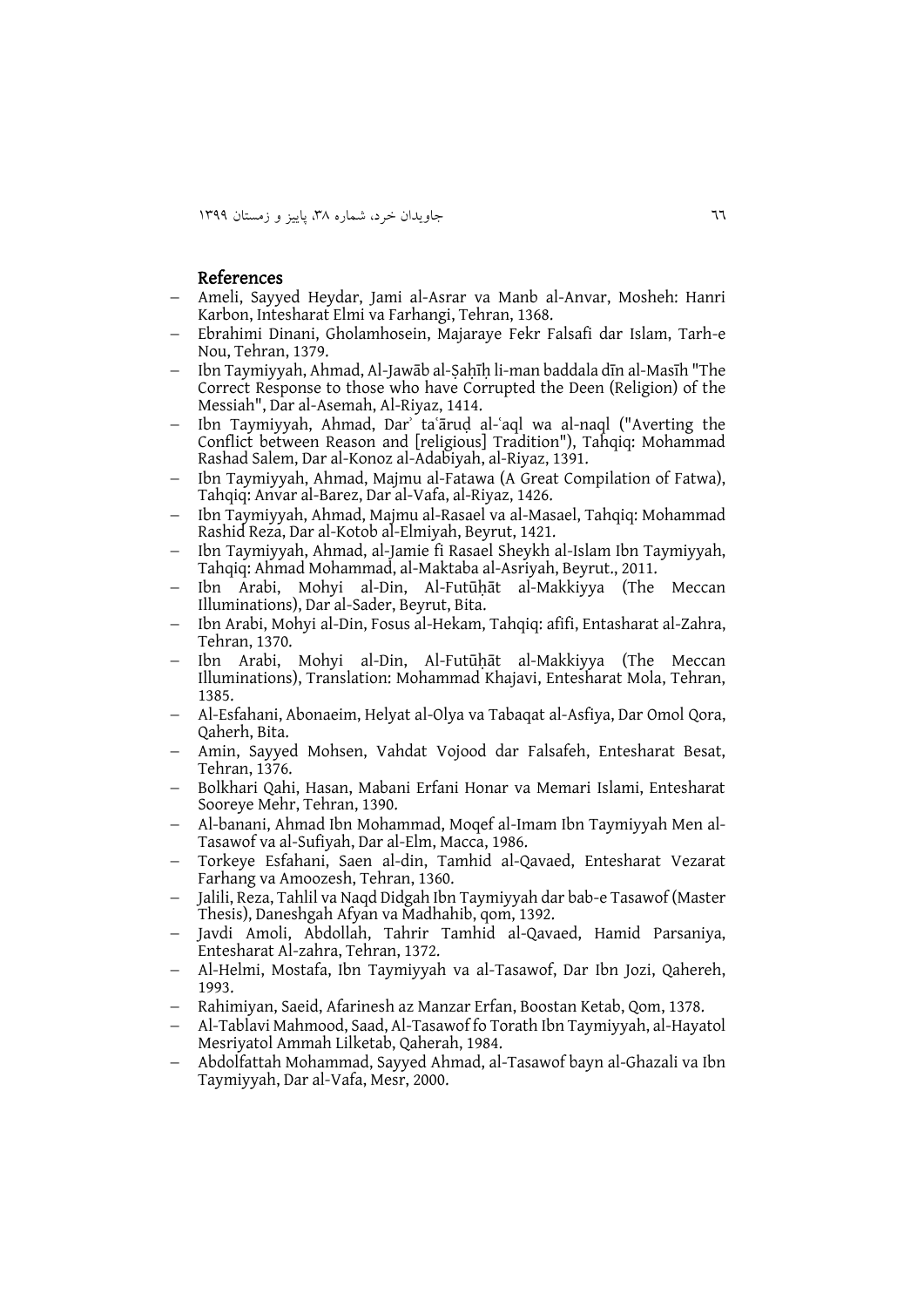- Al-Gharifi, Mohammad, Moqef Ibn Taymiyyah men al-Sofiyah, Maktabat Dar al-Menhaj, Riyaz, 1429.
- Al-Ghorab, Mahmood, Sharh Kalemat al-Soofiyah, al-radd ala Ibn Taymiyyah men Kalam al-shaykh al-Akbar, Dar al-Katib al-Arabi, Dameshq, 1427.
- Fanari, Mohammad, Misbah al-Ons, Tashih: Mohmmad Khajavi, Entesharat Mola, Tehran, 1374.
- Oevsari, Davood, Sharh Fosus al-Hekam, Tahqiq: Ashtiyani, Entesharat Elmi va Farhangi, Tehran, 1375.
- Kakaei, Qasem, Vahdat Vojood be Revayat Ibn Arabi va Ekhart, Entesharat Hermes, Tehran, 1391.
- Al-Moshabi, abdolmajid, Manhaj Ibn Taymiyyah fi Masala al-Takfir, Azva al-Salaf, al-Riyaz, 1418.
- Al-Najjar, Ahmad, Ibn Taymiyyah va al-Tasawof, Dar al-Qabas, Dameshq, 2006.
- Yazdanpanah, Sayyed Yadollah, Mabani Va Osoul Erfan Nazari, Entesharat Moasese Imam Khomeini, Qom, 1389.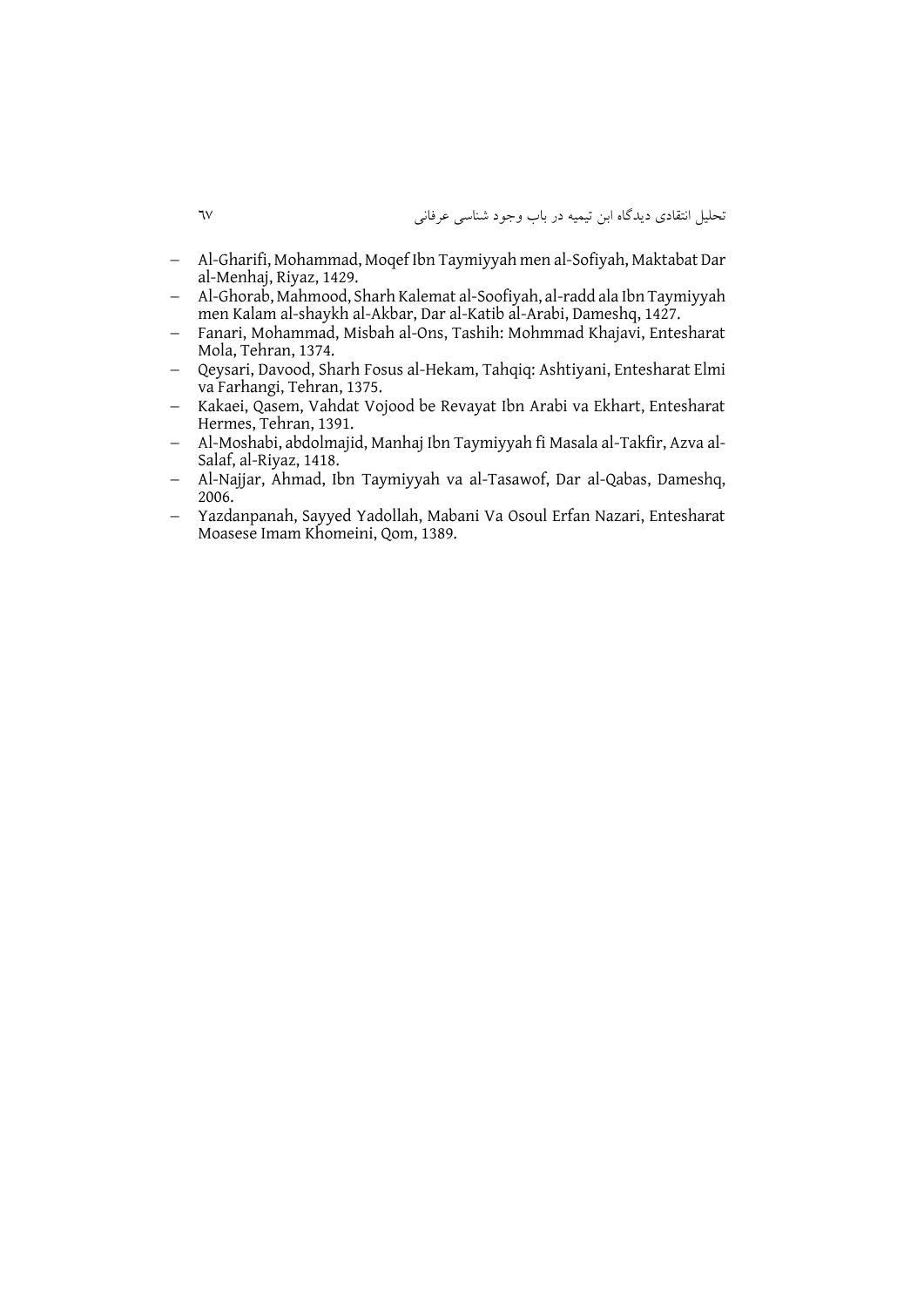**تحلیل انتقادی دیدگاه ابن تیمیه در باب وجودشناسی عرفانی**

**مجله علمی جاویدانخرد، شماره ،83 پاییز و زمستان ،9811 صفحات -38 19**

 **رضا جلیلی \* \*\* رحمان بوالحسنی**

 **چکیده** در اين مقاله به ارزيابی ديدگاه ابن تیمیه در باب وجود شنننناسنننی عرفانی میپردازيم؛ ابن تیمیه از او لین مخالفان و منتقدان آموز ة وحدت وجود به حـ ساب می آيد. از زمان طرح نظريّهٔ وحدت وجود در آثار ابن عربی، چيزی نگذشــــته بود که ابن تیمیه عَلَم تکفیر قائلان آن را در جامعهٔ اســــلامی برافراشت . در اين نوشتار اه با روش توصیفی تحلیلی نگارش يافته، بعد از تتبّع و اســـتخراج نقدهای ايشـــان تلاش گرديد بســـتری علمی برای نقد انديه شه های وی در مو ضوعات عرفانی فراهم شود. ابتدا نظرات و انتقادات ابن تیمیه به صورت تفصیلی درباب وجودشناسی عرفانی بیان گرديده سپس اين انتقادات ارزيابی شده اند. ابنتیمیه وحدت وجود را مان اتحاد و حلول میداند و تمام اشکللات خود را بر همین رويّه پیش میبرد؛ در حالی که نظريّة وجودشناسي عرفانی دارای مبانی، اصول و لوازم علمی است. ابن تیمیه بدون توجّه به این مسـائل، بر پایهٔ عقیدهٔ خود که بر رؤیت ظاهری

\* (نويسنده مسئول) دانشجوی دوره دکتری دانشگاه اديان و مذاهب قم طلبه سطح چهارم. [rezajalili@chmail.ir](mailto:rezajalili@chmail.ir)  \*\* استاديار دانشگاه اديان و مذاهب قم. Bolhasani1261@gmail.com تاريخ دريافت: 9811/2/91 تاريخ پذيرش: 9811/1/3

**.**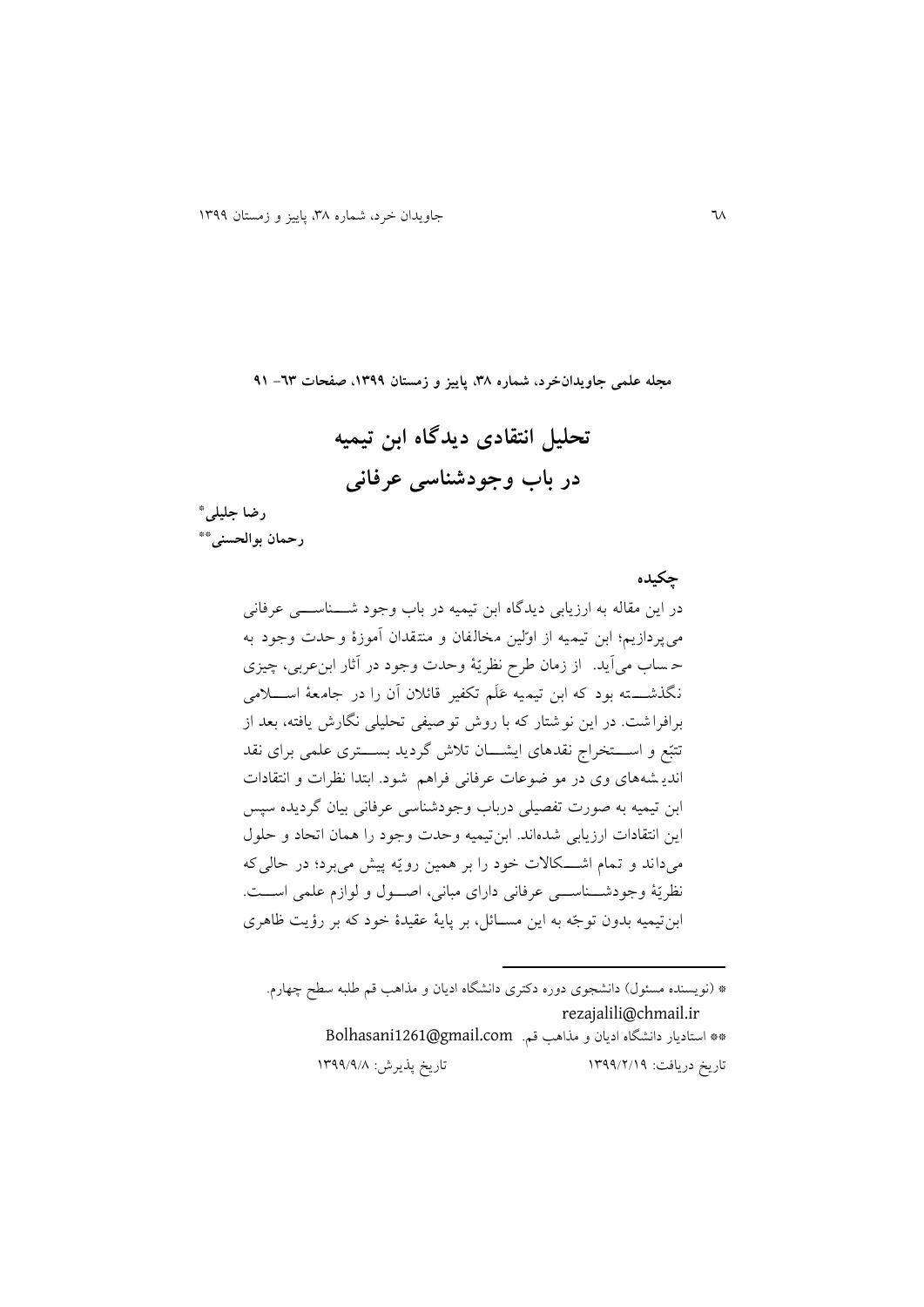و تجستم و ت شبیه خداوند ا ستوار ا ست به رد وحدت وجود می پردازد. در بخش پايانی مقاله تفاوت حلول و اتّحاد با وحدت وجود تبيين و تمايز حق و خلق اثبات میگردد. نقد ای ابنتیمیه بر وحدت وجود با تقرير صحیح از مباحث تجلّی، عینیّت و غیریّت حق و خلق و جمع تشـــــبیه و تنزیه مردود است.

 **کلیدواژهها**: ابنتیمیه، ابن عربی، وجودشناسی، وحدت وجود.

#### **مقدّمه**

ابن تیمیه از دانشـــمندان پر کار اهل ســنّت با فلاســـفه، متکلّمین و گروههای اســـلامی بسیاری مچون شیعه به بحث و مجادله پرداخته است؛ از مین روی، نقد و برسی آراء و دیدگاههای وی در موضوعات کلامی، فقهی و تفسیری همواره توجّه پژوهش گران ايراني را به خود جلب كردهاســت. امّا بررســـي و نقد انتقادات ابن تیمیه بر ابنءربی و مکتب عرفانی وی کمتر مورد پژوهش قرار گرفته اســـت. ابن تیمیه همزمان با حمله مغولان به سرزمینهای ا سلامی و صدور فتوای جهاد علیه آنان، به مخالفت با ابن عربی و پیروان معا صر وی پرداخت و سال های متمادی را در زندان های مصر و شام روزگار گذراند (جلیلی،۱۳۹۳: ۱۱). حجم زیادی (رک: ابنتیمیه، ۱٤۲٦، ج:۱۰ – ۱۱) از آثار وی در نقد و تکفیر عرفا و صـوفیان طریقتی همانند شـاذلیه و رفاعیه به نگارش درآمده است. به همین جهت ضروری است با رویکردی انتقادی، بر نقدهای وی به آموزههای عرفانی به ويژه وحدت وجود تمرکز شود تا ميزان درک او از آموزههای عرفانی ارزيابی شود؛ بنابراين در اين پژو ش در صدد برر سی انتقادات ابن تیمیه و ادل ة مخالفت وی با وجودشــناســـی عرفانی(وحدت وجود) هســتیم. ابنتیمیه در ضـــمن تکفیر عارفان و صوفیان، در آثار متعدد خود به عرضه نوعی عرفان عملی شرعی برپاي ة آيات و روايات پرداختهاست.

كتاب «شىر ح كل*يات الصوفية ال*رد *على ابن تي*مية من كلا م*الشيخ الأ*كبر محي<sub>ح</sub>ى *اللدين بن العربي*» اثر دکتر محمود الغراب و پاياننامه «تحليل و نقد ديدگاه ابن تيميه درباب تصوف» در نقد نظر ات ابن تیمیه، کتاب های *«التصوف و ابن تیمیه»*، *«التصوف بین الغزالی و ابن تی*میه»، «م*وقف* ابن تيمي*ه من الصوفية*» و *«التصوف في تراث ابن ت*يميه» با رويكرد جانبدارانه و با هدف تبيين و ترويج ديدگاههاي ابن تيميه در زمينهٔ تصوّف انتشار يافتهاست. يكي از مشكلات تحقيق در اين زمینه، فقدان منابع فارسی و پژو ش ای علمی با رويررد انتقادی به ديدگاه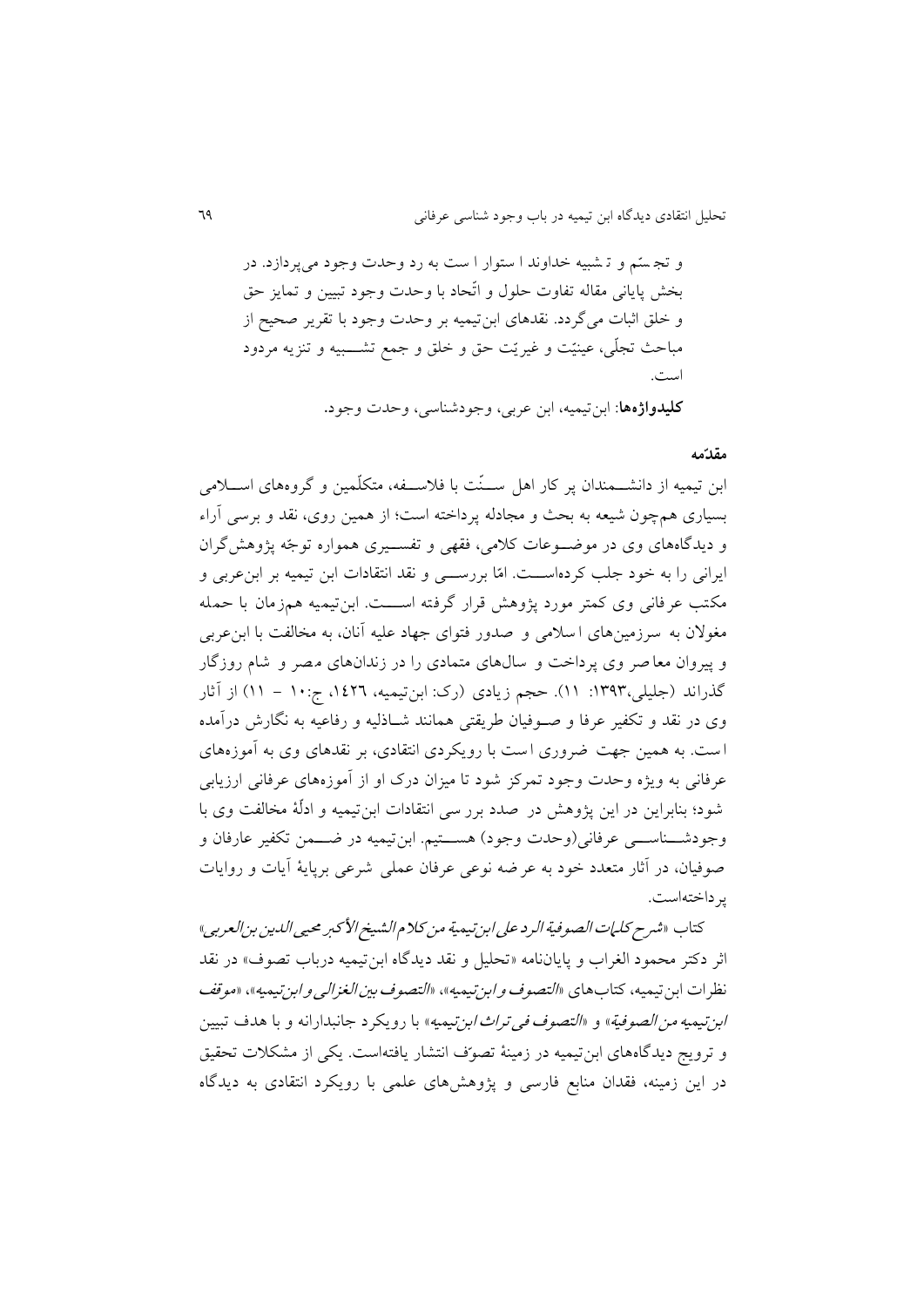ابن تیمیه در باب مسائل عرفان نظری است؛ (امید است مقاله حاضر بخش کوچکی از اين نياز را مرتفع سازد).

ابن تیمیه از مخالفان سرسخت قائلان به وحدت وجود با کمتر از یک قرن فاصله با ابن عربی، از اولین کسانی است که مکتب ابن عربی را وحدت وجود خوانده (کاکائی، ۹۹:۱۳۹۱)، اشکالات متعددی بر او وارد کرده است. وی «وحدت وجود» را با تعطیل و بی خدايی و نيز با الحاد، زندقه، شرک و کفر مترادف می داند. در دو کتاب از کتابهای مشهورش يكي «*ابطال وحدة الوجود*» و ديگرى «ر*سالنٌّه الي مَن سالَه عن حقيقة مذهب* ا*لاتحادیین ای القائلین بوحدة الوجود*» به این موضوع بیشتر پرداخته است. چنان که پیداست او وحدت وجود را با اتحاد يری گرفته است و در موارد ديگر حلول را با وحدت وجود يكسان می داند. در كتاب *«الرد علی المنطقيين» می ن*ويسد: «اهل الزندقه و الحاد، اهل وحدة الوجود الذين يجعلون وجود المخلوقات وجود الخالق»؛ يعني قائلان به وحدت وجود زنديق و ملحدند و به تباين بين مخلوق و خالق قائل نيستند (امين، ٢٢:١٣٧٦).

ابن تیمیه، محیالدین عربی، ابن سبعین (ف. ٦٦٩ ق)، ابنفارض (ف. ٦٣٢ق)، عفیف الدين تلمسانی (ف ٦٩٠) و صدر الدين قونوی (ف. ٦٧٣ق) را از نظريهپردازان مكتب وحدت وجود معرفی می کند و سپس به تکفیر آنها میپردازد که باید توبه داده شوند اگر توبه نكردند بايد گردنشان زده شود (المشعبی،١٤١٨. ٣٩٩:١). وی در جای ديگر از آثارش از اينكه عدهای، اين افراد را مشايخ الاسلام و ائمهٔ الهدی نامیدهاند و پیرو بزرگانی چون حسن بصری، مالک ابن انس، ابرا یم بن اد م، سفیان ثوری، فضیل عیاض، معروف کر خی و شقیق بلخی قرار دادهاند ابراز تأسف می کند. ظهور طرفداران وحدت وجود را بزرگترين علّت ظهور تاتار و نابودی شريعت اسلام و مقدمهٔ ظهور دجال يک چشم كذاب بیان می كند (ابن تیمیه،١٤٢٦ ج ٢ :٤٧٥).

او در رسالهای به نام »حقيقة مذهب االتحادیين او وحدة الوجود« و رساله »الی العارف بالله الشيخ نصر المنبجي» به تفصيل و به طور مستقيم، به نقد و نقض اقوال نظريهپردازان وحدت وجود، مانند محیىالدين ابن عربى و صدرالدين قونوى و تلمسانى پرداخته و آنها را به توهم کِشندگان (توهم اندازان) سالکان توحید شمرده است. وی درباره ابنءربی مینویسد: «در گذشته از کسانی بودم که به ابن عربی حُسن ظن داشتم و به خاطر برخی فوائد در كلامش در *فتوحات و غیره*، او را بزرگ می شمردم تا اینكه بر حقیقت مقصودش اطلاع يافتم(همو، ١٤٢١ ،ج١ :١٧٩). او دربارهٔ عقايد ابن عربى مى گويد: با آنكه گفتار او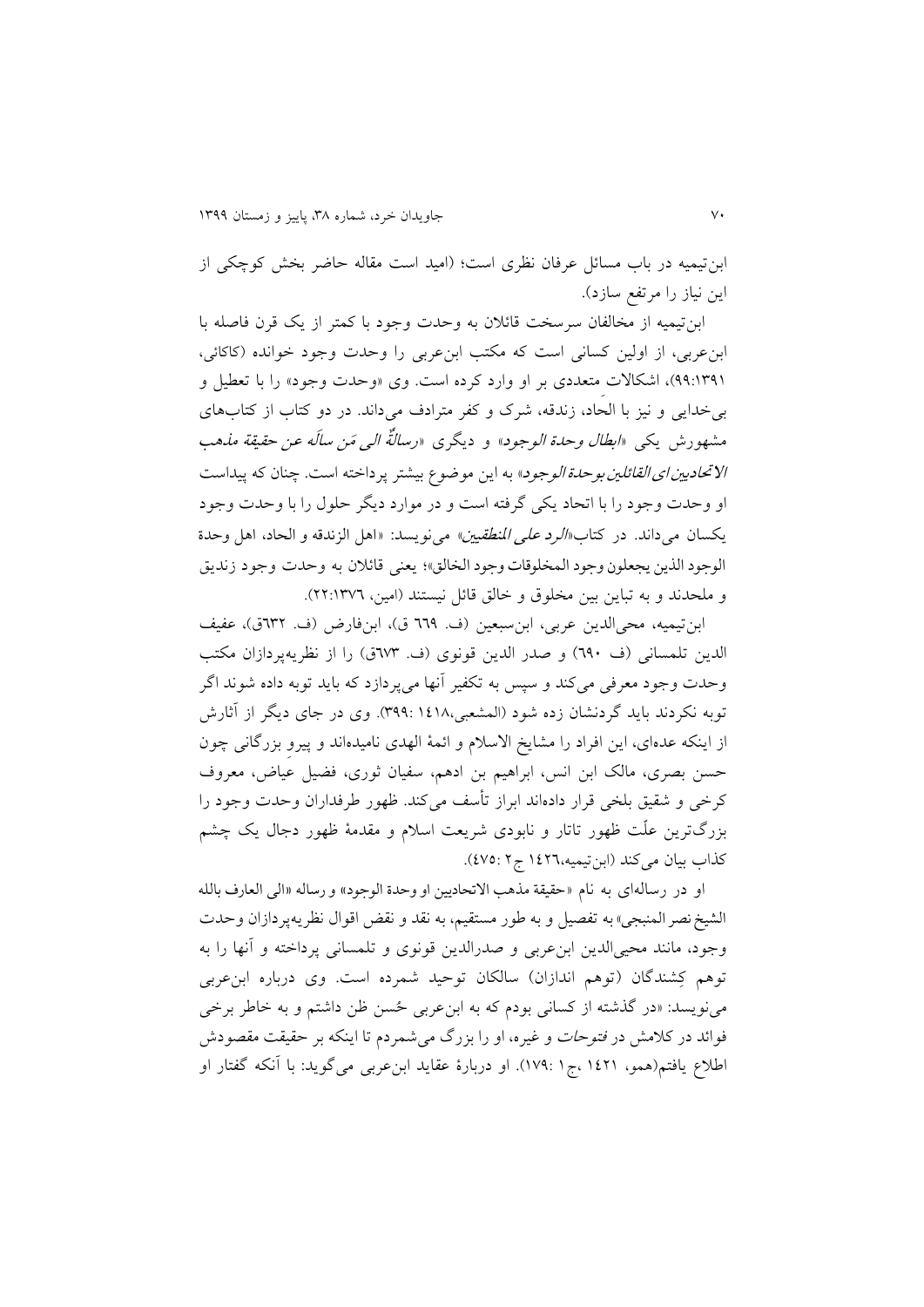کفر است، باز از آن دو دسته ديگر [قائلان به اتحاد و قونوی و تلمسانی] به اسلام نزديکتر است؛ زيرا در کلام او سخن نيک هم زياد است و در قول به «اتحاد» مانند آن دو تن دیگر چندان ثابت نیست. خیال او وسیع است و گاهی حقیقت را تخیّل می کند و گاهی باطل را، و سرانجام درباره او میگوید: «الله اعلم بما مات علیه» (ابنتیمیه، ١٤٢٦. ج ۲: ۱٤٣). ابن تیمیه در رساله «*الرد الاقوم علی ما فی فصوص الحک*م» در باره کتاب *فصوص* الحكم نيز معتقداست: «فَانه كفرٌ ظاهراً و باطناً و باطنه أقبح من ظاهره» (همو، ١٤٢٦، ج ٢:  $\mathcal{S}(\mathcal{T})$ 

میتوان گفت عمدهترين و مهمترين دلیل ابنتیمیه در مخالفت با صوفیان، اعتقاد آنها به آموزه "وحدت وجود" است. وی بخش بزرگی از نوشتهها و انتقادات خود به صوفیه را به نقد و ارزيابی اين تفكّر اختصاص داده و اصحاب وحدت وجود را در آثارش با عبارات و الفاظی مانند ملحدان منافق، ملحدان در اسماء اهلل، زنديق عارف نما، أتباع فرعون و قرامطه باطنی، ابهام گويان بی درک... توصیف نموده است (ابن تیمیه، ۱٤٢١، ج٤:  $\mathcal{N}$ 

ابن تیمیه معتقد است بیشتر قائلان به وحدت وجود خود نیز آنچه را تخیل نمودهاند، نفهمیدهاند. وی در توصیف کلی از طرفداران این اندیشه می گوید: اگر کسی مذهب اهل اتّحاد يا وحدت وجود را درست و نيكو تصوّر كند، در ظهور فساد و بطلان آن كافى خواهد بود (همان، ج٤ ٩:) و نیاز به دلیل دیگری نخواهد داشت. مشکل و شبهه آن است كه بيشتر مردم حقيقت سخن و مقصود ايشان را درنمى يابند؛ زيرا قائلان به وحدت وجود از الفاظ مجمل و مشترک بهره میگیرند و حتّى خود ايشان نيز حقيقت آنچه را مى گويند، درنمى يابند و به همين جهت در سخنان خود گرفتار تناقض مى گردند. بنابراين ميان آنها اختلاف و تفرقهٔ بسیاری میبینی... او به توضیح و تبین کلمات بزرگان این مکتب می پردازد تا کسی مدعی نشود: «صوفیه سخنان عمیقی بیان نمودهاند و منظور خاصی را مراد كردهاند» (البنانی،١٩٨٦: ١٨٥).

## **پیشینه نقد نظریّة وحدت وجود از نگاه ابنتیمیه**

از نظر ابن تیمیه مشایخ و سلف صالح صوفیّه در مخالفت و رد مکتب وحدت وجود با فقهاء و اهل حديت اتفاق نظر داشتهاند. وی صوفی راستین را کسی میداند که روش خود را بر اساس کتاب و سنّت قرار داده و از وحدت وجود و حلول تبرّی جوید. از ابونعیم اصفهانی، قُشیری، ابنِخفیف شیرازی (ر.ک: ابنتیمیه.۱٤۲٥: ٤٦٤) و سُلَمی و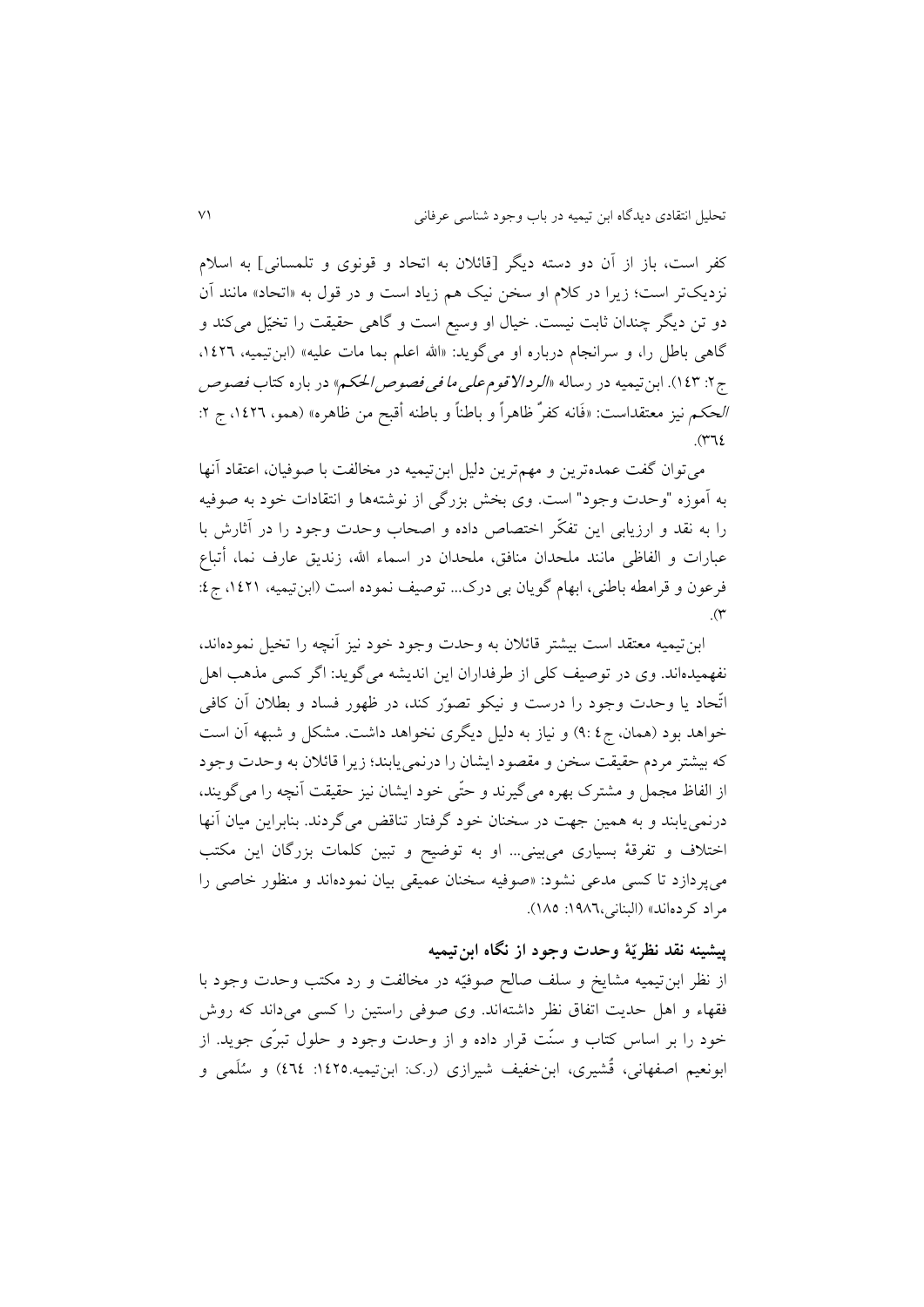همچنین از برخی صوفیّه هم عصر خود عباراتی را به عنوان شاهد و مؤیّد نظر خود در مخالفت بزرگان تصوّف با مکتب وحدت وجود ذکر می کند تا نشان دهد تنها خود او و اهل حديت و ائمهٔ سَلف منتقد وحدت وجود نيستند؛ بلكه پیش قراول اين مخالفتها، بزرگان مشايخ اند (الطبلاوی محمود،١٩٨٤: ٩١و ٩٤).

## **تعریف ابنتیمیه از وحدت وجود**

از منظر ابنتیمیه وحدت وجود، حلول و اتّحاد يک چیزند و فرق چندانی میان اين تعابیر وجود ندارد. او هر جا می خواهد از وحدت وجود سخن براند، هر سه تعبیر را با هم به كار میبرد. وی در تعريف وحدت وجود می گويد: آنها معتقدند كه وجود، واحد است. پس وجود واجب خالق همان وجود ممكن مخلوق است.

«وحدة الوجود الذين قالوا: الوجود واحد و جعلوا وجودَ الخالق عين وجود المخلوقات. .<br>د ا لذين قالوا: الحقائق المتنوعة كالأمر و الخبر حقيقة وا حدة» (ابنتيميه،١٣٩١. ج٥  $.944$ :

ابن تیمیه حقیقت و جوهر سخن صوفیان دربارهٔ وحدت وجود را همین جمله میداند: "أنّ وجودَ الكائنات هو عين وجود الله تعالي، ليس وجودها غيره و لاشيء سواه البته". برخلاف .<br>د .<br>• ديگر مواضعاش كه وحدت وجود را با حلول و اتّحاد يكسان می داند، به هركس كه آنها را "حلوليّه" يا "معتقد به حلول" بنامد، او را متّهم به عدم شناخت و محجوب بودن سخن شان می کنند که نتوانسته به باطن ديدگاه آنان واقف شود؛ زيرا اگر کسی بگويد: خداوند در مخلوقات حلول كرده در واقع گفته است "أن المحل غير الحال و هذا تثنية عندهم و إثباتٌ لموجودين (احدهما) وجود الحق الحال (والثاني) وجود المخلوق المحل و هم لا يقرونْ بإثبات وجودین البته " و این سخن کفرش کمتر از سخن جهمیه هست که معتقدند خداوند بذاته در هر مکانی حضور دارد (ابنتیمیه، ۱٤٢١،ج ٤: ٦).

#### **وجه تسمیه »اتحادیه«**

از ديدگاه ابن تيميه معتقدان به وحدت وجود راضي نيستند آنها را «اتّحاديه» بنامند؛ زيرا، اتّحاد هنگامی صادق است که دو چیز وجود داشته باشد که با یکدیگر متّحد شوند، حال آنکه آنان به يک وجود قائل اند؛ امّا از جهتی ديگر می توان آنها را«اتّحاديه» ناميد و آن به اين دليل است كه از ديدگاه وحدت وجود كثرات به وحدت بر می گردند. ابن تيميه اين وجه را هم پریشان و قابل نقد می شمارد (ابنتیمیه، ۱٤٢١،ج ٤: ٦).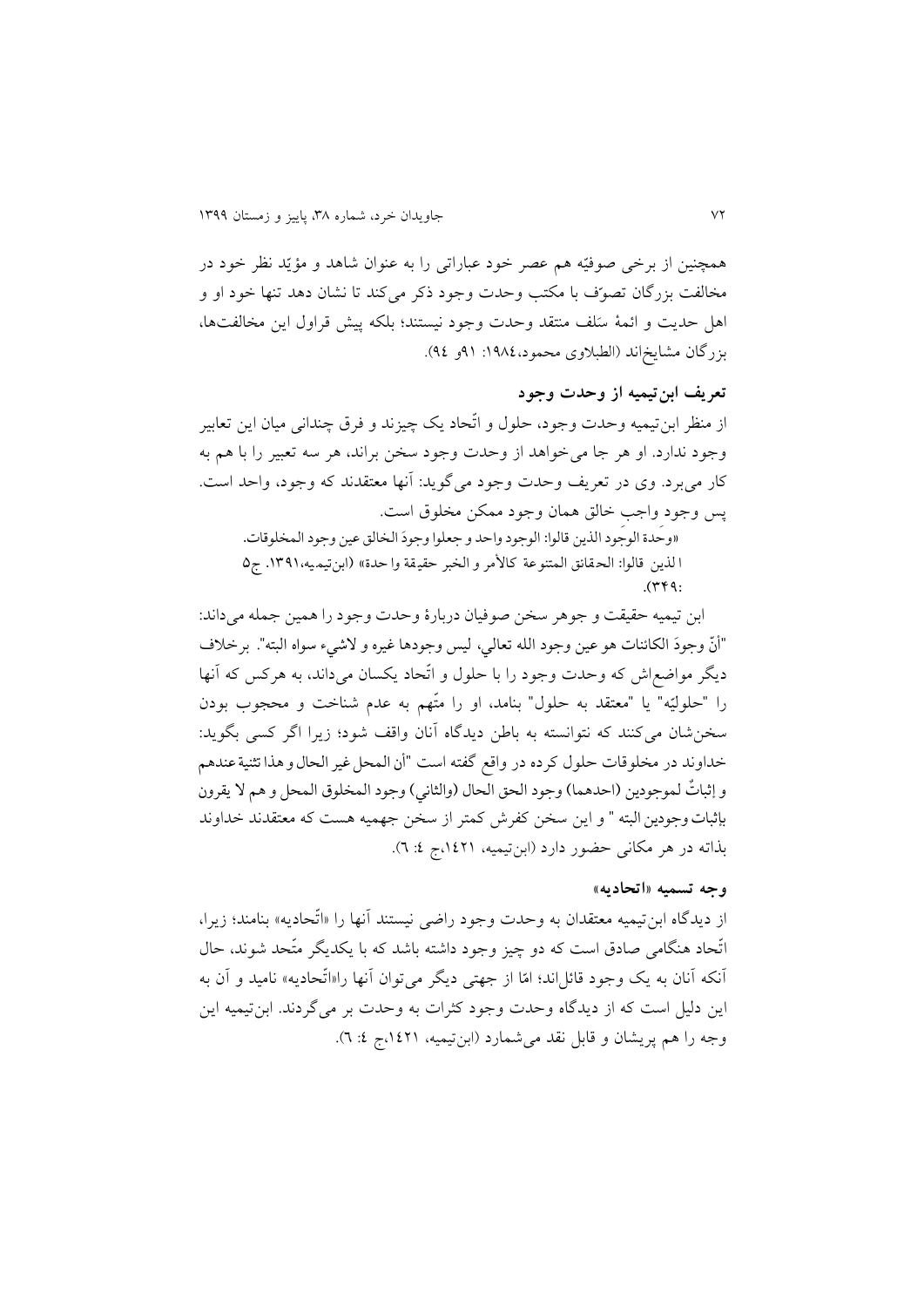## **اصول وحدت وجود از نگاه ابنتیمیه**

از نظر عرفا مفهوم وجود بیش از يک مصداقِ حقیقی ندارد و آن یات حق تعالی است، و تمام کثرات امکانی به سبب فقدان دو ويژگی اطلاق و عدم تناهی ذات، مصداق اصيل و بالذات وجود نیستند بلکه به حیثیّت تقییدی شأنی وجود حق، موجودند، و در مقام تنزلات تعیّنی که آن حقیقت اطلاقی در مواطن تقییدی شأنی ظهور نموده، تنها پس از تنزّل در مراتب متعدد است که حقیقت واحد اطلاقی، عین آن مراتب تلقی می شود (ترکه اصفهانی، ١٣٦٠: ١٠٨). ابنتیمیه با برداشت غیرعلمی و بدون توجه به زبان عرفان در سخنان نظريّه پردازان «وحدت وجود» برخی از لوازم و نتايج اين نظريّه را، كه نتيجه تمايز احاطی حق و خلق است، اصول نظريه وحدت وجود ناميده و مورد نقد قرار دارده است. از منظر وی، اصل مهمی كه صاحبان نظريّهٔ وحدت وجود انديشه خود را بر آن بنا كردهاند «عینیت وجود خالق و مخلوق» است. بنابراین در عالم یک وجود بیشتر نداریم؛ وجود مخلوالات عین پروردگار است حتی وجود شیاطین، اافران، حیوانات، عین وجود باری تعالی است (ابن تیمیه، ۱٤٢١،ج:٤: ٨).

## **اصل اول وحدت وجود**

ابن تیمیه معتقد است وحدت وجود دارای دو اصل بنیادين است: اعیان ثابته و عینی ت خلق و حق؛ وی ابتدا مطابق با برداشت خود از اصل اول، آن را تقرير سپس تحلیل نتقادی میکند و در پايان مباحث خود باور به اصل«المعدوم شيءٌ ثابت في العدم» يا همان «اعیان ثابته» را از قول برخی از علمای اهل سنّت کفر می شمارد (ابنتیمیه، ۲۰۱۱: ۸۲۳). بنابراين در اينجا به اصل دوم میپردازيم:

## **اصل دوم وحدت وجود**

اصل دیگری که ابنتیمیه آن را منحصر به مکتب ابنءربی دانسته و به رد آن میپردازد ُاصلی است که بیان می کند: وجود خارجی اشیاء همان وجود حق است؛ «وجودُ الاعیان ٍ<br>ٌ نفسُ وجود الحق و عينه» (ابنءربي، ١٣٧١: ج ١: ٧٧). پس اشياء از لحاظ ماهيّات و اعيان ثابته متکثّر و متنوّع و از لحاظ وجود خارج يکي هستند. از نظر ابنتیمیه هرکس اين اصل را بفهمد، تمام کلام ابن عربی، به نظم و نثر، را فهمیده است. چرا که این سخن در حقیقت سخن فرعون و قرامطه (منكرين وجود صانع) است (ابنتیمیه، ۱٤٢١ج ٤: ٣٢).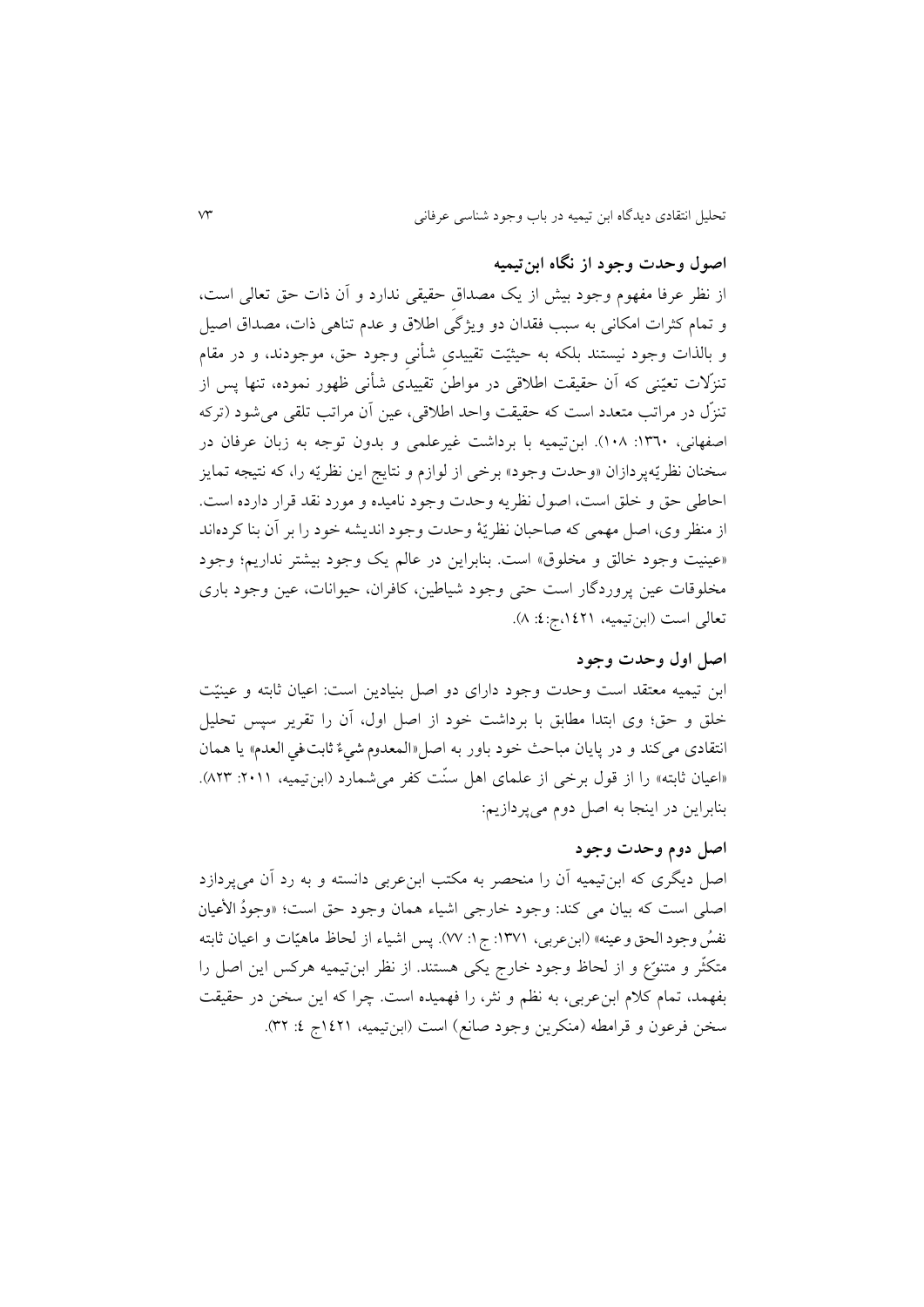ابن تیمیه می گويد: انسان با تدبّر در اين سخن درمی بابد که ابنءربی دو چیز را در كلامش جای داده است: انكار وجود حق و انكار آفرينش مخلوقات الهی. ابنءربی با يرى دانستن وجود حق و وجود اشیاء، در حقیقت منرر خالقیت و ربوبیت است؛ زيرا وجود، مخلوق نیست و اعیان ثابته م مجعول و مخلوق نیستند، پس در حقیقت خالق و مخلوقى وجود ندارد. ابن عربي هم منكر "رب" است و هم منكر "مربوب" (ابن تيميه، ١٤٢٦.ج ۲: ٣١٢). از منظر او فقط اعیان ثابته و وجود قائم به آن، وجود دارد. بنابراین اعیان و وجود را مخلوق و مربوب نمیداند؛ بلکه سخن از "مظهر و مجلا" گفته است. مظاهر نزد او أعیان ثابته در عدم می باشند و ظاهر همان وجود حق است.

ابن تیمیه، قونوی را فردی کافرتر از ابنءربی، کم دانش و ایمان، کم معرفت به اسلام و كلام مشايخ توصيف نموده است. به همين جهت نيز مىگويد: او در كفر واردتر و حایقتر از ابنعربى است. سخنان وی را مخالف استادش يافته و گفته است: صدرالدين قونوی به زيادت وجود بر ماهيت قائل نيست (همو، ١٤٢١،ج ٤: ٢٢). او بين اطلاق و تعيّن فرق مینهد و معتقد است: »أن الله هو الوجود المطلق الذي ال یتعين و ال یتميز، و أنه اذا تعين و تميز فهو الخلق، سواء تعينت في مرتبة الالهيه أو غيرها» (ابن تيميه، همان، ج٤: ٢٢ و ١٤٢٦، ج٢: ١٦٢). اين سخن قونوی به صراحت كفر است و از ديدگاه ابن عربی نيز فاسدتر است؛ زيرا وی به نوعی برای حضرت حق وجودی خارج از اعیان ممکنات قرار میداد که بر آنها فیض رسانده است و به وجود رب الا م بنفسه ِبینیاز از خلقاش اعتراف مینمود؛ امّا قونوی جدايى ميان وجود اشياء و اعيان آنها را درست نمىداند. از سوی ديگر خداوند را «وجود» مى خواند. بنابراين بايد فرقى ميان وجود موجودات و وجود خداوند قائل شود. او اين فرق را در مطلق (كلي) و مقيد (جزئي) مى بيند و مى گويد: خداوند وجود مطلق است و موجودات وجودات مقیّد و معیّن. خداوند وجود مطلق غیر متعیّن و متمایز است و پس از آنکه تعیّن و تقیّد یافت ــ خواه در مرتبه الهی، تعیّن یابد یا غیر آن ــ «حق» می شود (همو، ۱٤٢۱، ج٤: ٣٣).

به گفته ابن تیمیه کفر در این عقیده (قونوی) بیشتر است؛ زیرا عقیده اول، (يعنى عقیده محیىالدين)، برای حق، وجودی غیر از اعیان ممكنات قائل است و مىگويد: وجود از حق بر ممکنات افاضه شده است. البته از آن جهت که مخلوق را خالق و مربوب را رب قرار میداد كفر است؛ اما صدرالدين قونوی تصريح مى كند به اينكه چیزی جز وجود مطلق ساری در موجودات وجود ندارد.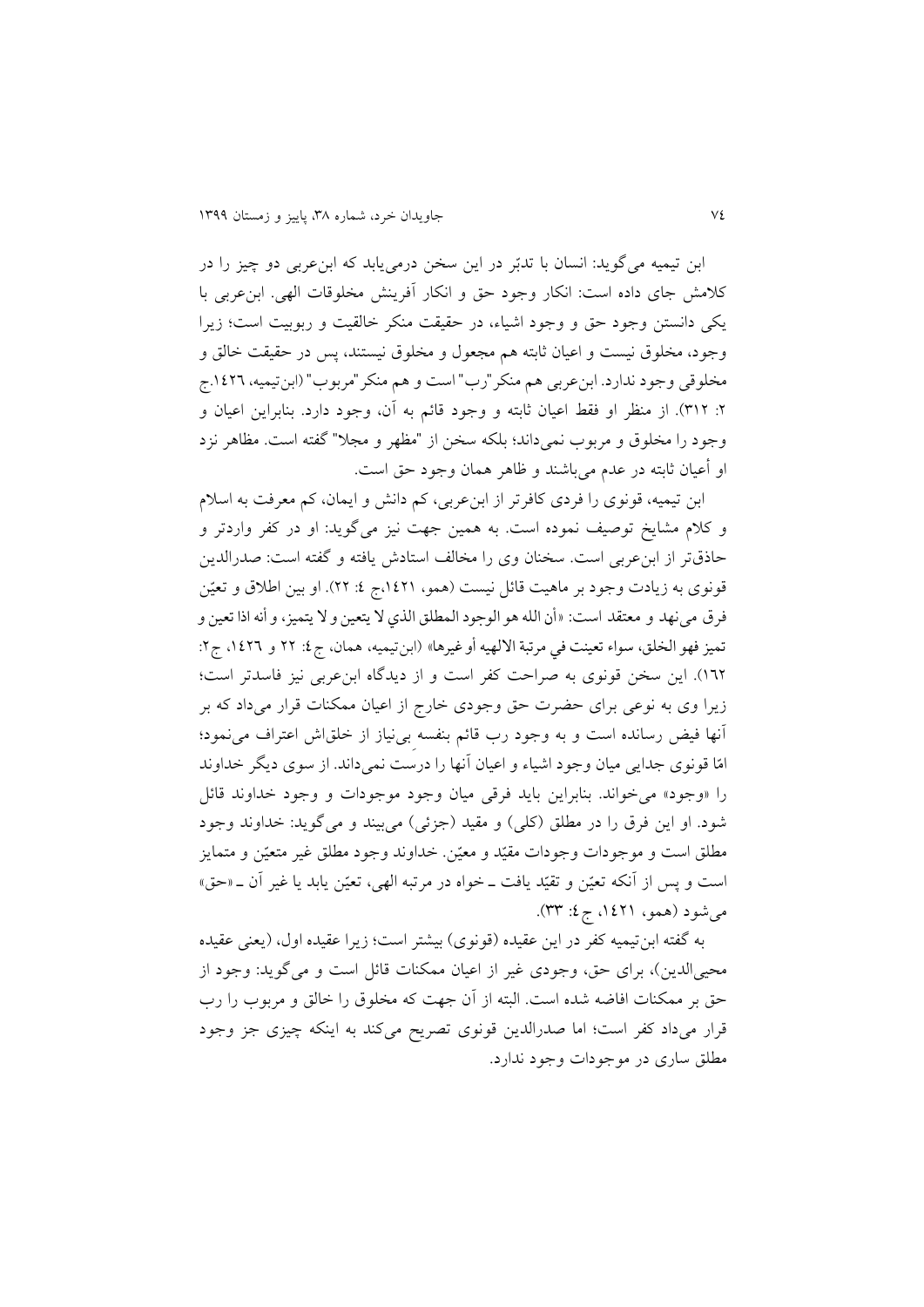ابنتیمیه مىگويد: مطلق در خارق وجود ندارد و اگر مقصود صدرالدين مطلق بدون شرط است، وجود آن عین اشیاء معیّن و مقیّد است و از این سخن دو محذور لازم مىآيد: يكي آنكه وجود حق (مطلق لابشرط) عين وجود اشياء معين است، يعنى حق يا خداوند به طور مستقل و منفصل وجود ندارد و دومى تناقضى است كه در آن ديده مى شود، يعنى او خداوند را مطلق مىداند نه معیّن (كه در اين صورت اصلاً نمى تواند موجود باشد). در حقیقت صدرالدین قونوی خداوند را در برابر اشیاء مانند کلی در برابر جز یات يا جنس و نوع در برابر افراد مىداند و چون وجود الى به معنى وجود افراد است، پس وجود خداوند هم در نظر او به معنى وجود اشیاء متعیّن و مشخص است  $(2) \cdot |20 \rangle$ (همو، 120

**معنای اطالق، تقیید و عموم وخصوص از منظر ابن تیمیه**

حقائق سه اعتبار دارند: اعتبار العموم، اعتبار الخصوص و اعتبار الاطلاق. از نظر ابن تیمیه وجود مطلق، وجود ندارد و فقط در ذهن است و أنچه درخارج است جسم مطلق بشرط اطلاق [لا بشرط قسمی] میباشد. بنابراين وجود مطلق فقط در شیء معیّن وجود می يابد. او مطلق و مقیّد را به لفظی و معنوی تقسیم میکند، سپس هر کدام را به مطلق بشرط اطلاق و مطلق لابشرط، مقید بقید العموم و مقید بقید الخصوص تقسیم می نماید (همو، ۰۱٤۲۱ق.بر ع.۳٦: آنگاه می نویسد: مطلق (معنوی) بشرط اطلاق وجود خارجی ندارد. در خارج انسان مطلق نداريم؛ بلكه بايد در اين يا آن، تعیّن يابد. مطلق بشرطلا نیز فقط در شیء معین وجود می یابد پس آنچه در خارج یافت میشود شیء معیّن متمیز منفصل است (همان، ج٤: ٣٦). بر اين اساس ميگوييم كسانیک ه میگويند: وجود حق همان وجود مطلق بدون تعین است در حقیقت معنی سخن شان این است که حق اصلاً وجود ندارد (همو،۱۳۹۱،ج۱: ۲۹۰).

از نظر ابن تيميه عقيدة تلمسانى، برخلاف عقيدة ابنءربى و صدرالدين قونوي، وحدت کامل وجود از جمیع جهات است. او بر خلاف ابنءربى و صدرالدين به فرق ميان وجود و اعیان ثابته یا فرق میان وجود مطلق و وجود معیّن قائل نیست و «ماسوا» و «غیر»ی در میان نمی بیند و کائنات را نه جزئیات وجود کلی و مطلق، بلکه اجزاء و ابعاض وجود مى شمارد و همه موجودات را مانند امواج دريا نسبت به دريا مى شمارد كه اين امواج در حقیقت جز خود دریا نیستند (همو، ۱٤٢۱، ج٤: ٢٣).

ابنتيم يه این قول را كفرآميزتر از دو قول دیگر میدا ند؛ زیرا »رائی« را عين »مرئی« و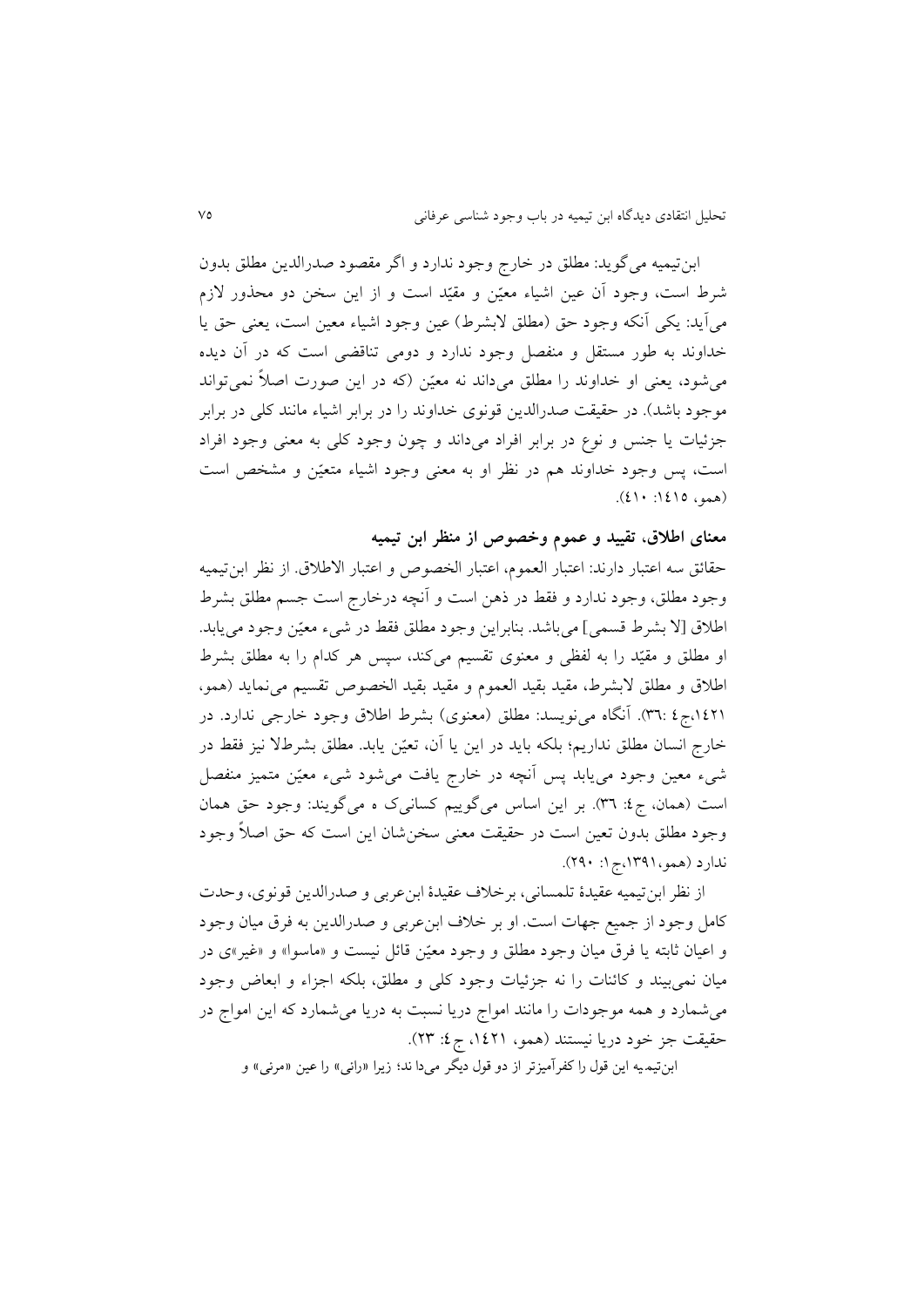«شاهد» را عين «مشهود» می شمارد و بين «ظاهر» و «مظهر» فرقی نمیگذارد و كثرت و تفرقه را فقط در ذهن انسانِ محجوبِ از شهود حقيقت مىداند (همانجا). ; ِ

**معنای حلول و اتحاد از دیدگاه ابنتیمیه** از ديدگاه ابنتیمیه حلول به شرعی و غیرشرعی تقسیم میشود. حلول شرعی به معنايی است که کتاب و سنّت برآن دلالت دارد و مُجاز شمرده شده است؛ وی حلول ايمان و معرفت و محبت به خدا را حلول شرعی میداند: "وأما المؤمنون فإن الإيمان بالله ومعرفته ومحبته ونوره وهَداه يحل في قلوبهم وهو المَثل َ َ ٍ<br>مُ األعلی والم ثال العلمي")ابنتيم يه، ،1414 ج:4 973 و434 - العریفی،1433، ج:1  $(414)$ 

#### **اتحاد**

دو ذات متمايز از هم، عین آنها هیچگاه با عین ديگری متّحد نمی شود مگر اینکه هر دو ذات بعد از اتّحاد به ذات سومی استحاله گردد؛ مانند اتّحاد آب و لبن (شیر) پس از اتّحاد اين دو، شيء ثالثي بهوجود مي آيد كه آب خالص يا لبن خالص نيست. ابن تيميه از اين نکته نتیجه می گیرد اتّحاد خداوند با خلقش محال است. فقط اسباب و احکام در عین و اسماء و صفات در نوع با هم متحد می شوند؛ همانند دو دوست صمیمی، مُحِب آنچه را که محبوب دوست میدارد می $\omega$ سند و برعکس و يا همانند بنده مومن، در صورت تزکيه و تهذيب نفس مصداق آيات(قتح: ١٠ و نساء: ٨٠) و حديت قرب نوافل می شود. در این حدیث دشممني با ولي االهي در مرتبه دشممني با نداوند قرار گرفته اسمت " فعين عدوه عين عدو عبده، و عين معاداة وليه عين معاداته، ليسا هما شيئين متميزین ولکن ليس اللهُ هو عين عبده، ولا جهة عداوة عبده عين جهة عداوة نفســه و انما اتفقا في النوع"( به ء<br>له نقل از: العریفی،1433، ج:1 434(. در اين گونه روايات ضمن تمييز (جدا دانستن) خداوند از بنده، اتحادِ باطل، نفی و

اتحاد شرعی اثبات شده است. در صحیح مسلم ابوهریره از پیامبر خدا (صلّی الله علیه و آله) نقل می کند: خداوند فرمود: ای بنده ام؛ من بیمار شدم وتو مرا عیادت نکردی؟ بنده گويد: پروردگارا چگونه تو را عيادت كنم درحاليكه تو خدای جهانيان هستی؟ می-فرمايد:آيا ندانستی كه فلان بنده ام بیمار بود؟ اگر او را عیادت می كردی مرا نزد او می یافتی (الاصفهانی، بی تا، ج٤: ٨١).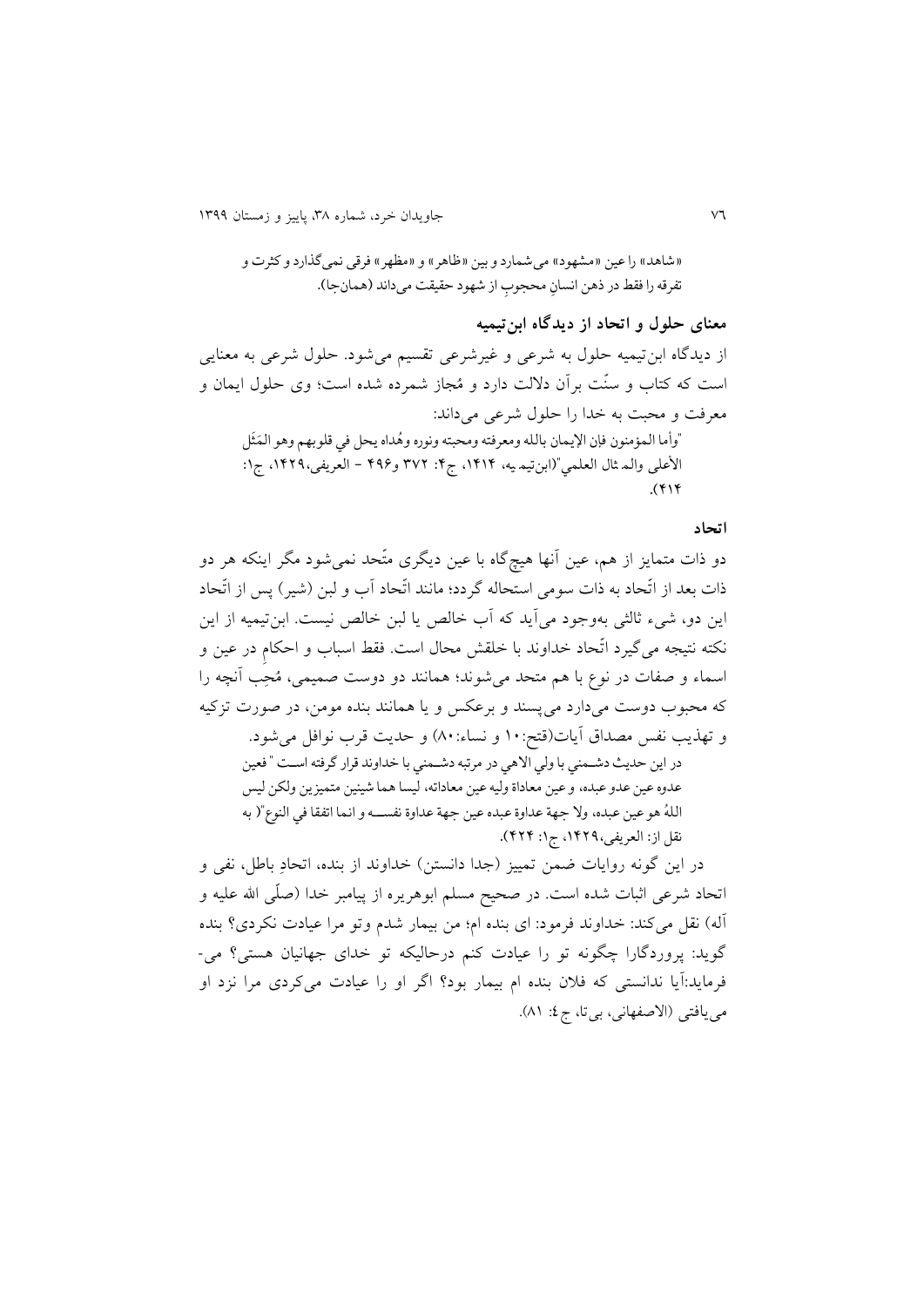تعبیر «مَرِ ضتُ» اتحاد نادرست و «وجدتنی عنده» اتحاد شرعی را اثبات می کند. همچنین اين حديث نشان میدهد حلول حق در بنده همان حلول ايمان در دل اوست نه حلول یات.

## **حلول بدعی یا غیرشرعی**

ابنتیمیه نظرات ابنعربی و پیروانش درباره وحدت وجود را مصداق حلول غیر شرعی و کفر و گمراهی میداند( به نقل از: العریفی، ۱۶۲۹، ج۱: ٤١٧) برداشت وی از وحدت وجود« اتحاد و حلول خالق در مخلوقات» يا حلول لاهوت( خداوند) در ناسوت(غير خدا) است. بنابراين بر اين اساس، اعتقاد به خدای جهانيان بی معناست و آنها در حقيقت يک خدای واحد را عبادت نمی کنند؛ بلکه خدايان متعددی را عبادت می کنند وهمين نشانه گمراهی و زنديق بودنشان است؛ در حقيقت معنای سخن آنها اين است كه خداوند وجود اصیلِ حقیقی ندارد و وجود او قائم به وجود مخلوقات است بنابراین قونوی و استادش گفتهاند:" ان الله تعالی لا يری اصلا و انه ليس فی الحقيقهٔ اسم و لاصفهٔ" و تصريح نمودهاند که وجود سگ و خوک و بول، عین وجود حق تعالی هستند (همان، ج۱: ٤٣٤).

## **اقسام حلول و اتحاد از منظر ابن تیمیه**

ابن تیمیه پافشاری زیادی دارد تا ثابت کند ابن عربی و شاگردانش از نصاری مسیحی و یهود، مجوس و مشرکین هم بدتر هستند. او سخنان آنان را حقیقت سخن فرعون و قرامطه منکر خدا می داند. کسی که اعتقاد دارد «اشیاء عین حقاند و رب را عبد می داند» يا به حلول معتقداست يا به اتحاد، حلول و اتحاد نیز يا مه چیز را در بر میگیرد و يا برخی از اشیاء را شامل میشود. پس وی در يک تقسیم بندی حلول و اتحاد را به چهار نوع تقسیم می کند (البنانی،١٩٨٦: ١٦٧) تا نشان دهد: آنچه را که ابنعربی و همفکرانش بر آنند از هر کفری بدتر است. وی می نویسد: مطالبی که درباره اصحاب وحدت وجود گفته شده در میان امتهای گذشته وجود نداشته و من اسی را نمیشناسم بر آن معتقد باشد اما در بعضی کتب فلسفی ديده ام که از ارسطو نقل شده: برخی از فلاسفه معتقدند "ان الوجود واحد" اين سخن نیز رد شده است) مان(.

نوع اول: حلول خاص: اين گروه حلول را در يک فرد يا شیء خاص پذيرفتهاند؛ مانند علی اللهیها که حلول را در علی بن!بی طالب و ائمه اهل بیت یا در حلاج قائل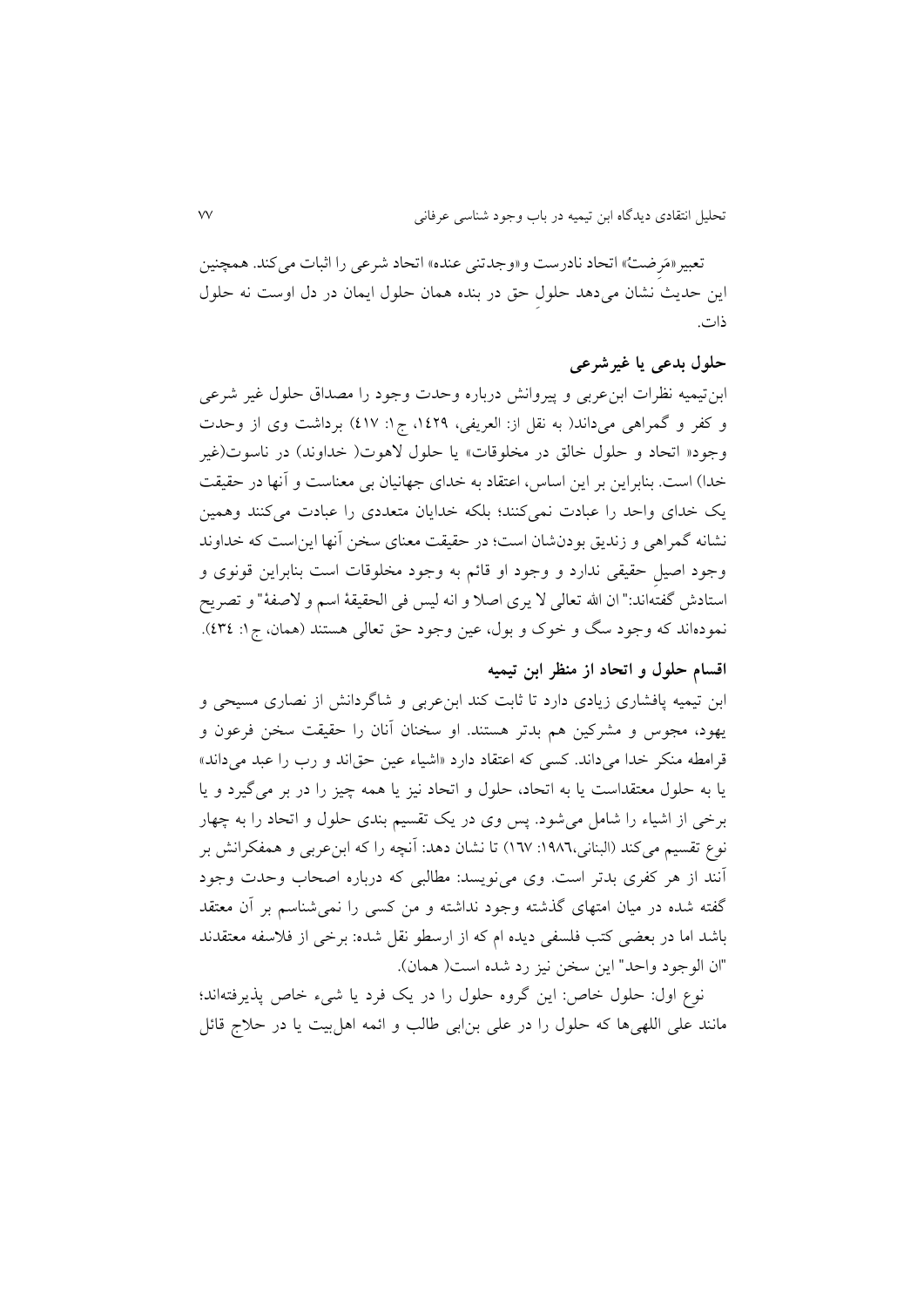شدهاند. در مسیحیت نیز طرفداران نسطوریه معتقد بودند لاهوت در ناسوت حلول کرده مانند آب كه در ظرف ريخته می شود.

نوع دوم: اتحاد خاص: اين اعتقاد از نوع قبلی زشت و پليدتر است. فرقهای از نصاری بر آن شدهاند که لاهوت و ناسوت با هم اختلاط و امتزاج يافتهاند؛ مانند اختلاط شیر و آب.(بیشتر منتسبین به اسلام نیز این اعتقاد را دارند)

نوع سوم: حلول عام: اين نوع را بزرگان اهل سنت و حديث از جهميه متقدم نقل كردهاند، آنها قائل بودند: «إن اللهَ بذاته فی كل مكان». البته به آيات متشابه قرآن نيز تمسك كردهاند مثل: «هو معكم»(حديد:٤) يا « هو الله في السموات و في الارض»(أنعام:٣).

نوع چهارم: اتحاد عام: بدترين نوع اتحاد و بزرگتر از كفر نصاری اعتقاد به همين قول است(ابن تیمیه، بیتا:١٦٧). ملحدان وحدت وجود گمان کردهاند که خداوند متعال عین وجود کائنات است. بنابراين از دو جهت از نصاری و يهود کافرتر هستند: ١- نصاری می گويد عبد با رب متحد گشته درحاليكه قبلا متحد نبودند؛ اما ابنءربی معتقد است: رب همیشه عبد بوده و مخلوقات غیر او نبودند. ۲- نصاری حلول را به یک شخص نسبت می دهند اما اینها حلول را در سگ و خوک و... نیز قائل اند.

#### **ابطال اتحاد**

اگر چیزی با چیز دیگری متحد شود ناگزیر یکی از احتمالات زیر متصَوّر خواهد شد: -9 دو شیء متحد بعداز اتحاد فانی و زا ل شوند، در اين صورت اتحادی وجود ندارد. -2 دو شیء متحد بعداز اتحاد بالذات موجود بوده و باالی بمانند در اين حالت نیز اتحادی حاصل نشده است.

-8 دو شیء متحد بعداز اتحاد يری فانی و ديگری باالی باشد. به اين السم نیز اتحاد نمي گويند.

-6 دو شیء متحد بعد از اتحاد زا ل شده و شیء جديدی ظهور يابد و اگر شیء جديد غیر از دو شیء سابق باشد، بدلیل بقاء عین دو شیء، اتحادی وجود ندارد)البنانی:9134، 941(. و اگر در شیء واحد جمع شوند به آن اجتماع میگويند نه اتحاد.

پس اتحاد يک شيء با شيء ديگر بطور مطلق باطل است خواه هر دوشيء ممکن باشند يا واجب، يا يكي واجب و ديگری ممكن. از اين سخن نتيجه می گيريم كه اتحاد ممرن با واجب نیز بطريق اُولی باطل است؛ زيرا اگر واجب با ممرن متحد شود و واجب بر وجوب خود باقی بوده و ممکن نیز بر امکان خود، در واقع اجتماع وجوب و امکان در شیء واحد صورت گرفته است که عقلا محال است(البنانی،١٩٨٦: ١٦٩).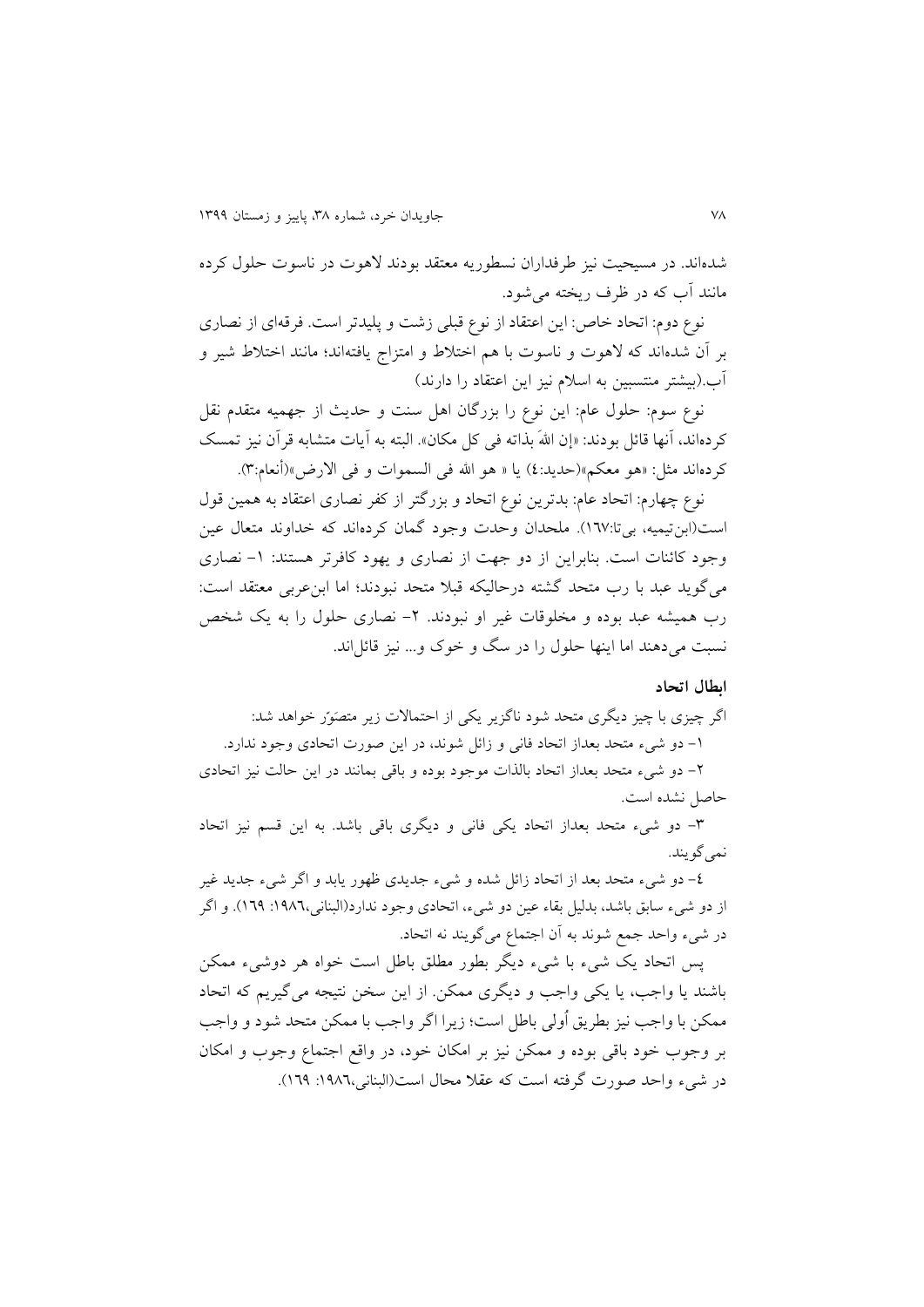#### **ابطال حلول**

برای ابطال حلول يک شيء در شيء ديگر دو وجه وجود دارد که هر دو نيز عقلا محال است:

-9 حلول يعنی حال در محل به نحوی از انحاء استقرار يابد. خواه استقرار جسم در مکان يا عرض در جوهر يا صورت در ماده و يا امتزاج شيء ديگر در آن مانند حلول آب در عود سبز يا آتش در هيزم خشک. حلول به اين معنا قطعا در باره واجب صحيح نيست؛ زيرا اين نوع حلول از عوارض ماديات بوده و خدای تعالی از ماده و عوارض آن منزه است. اگر گفته شود منظور از حلول به معنی حلول مجردات در ماده، مثل صفت در موصوف است، در جواب می گوئیم: الله تعالی از احتیاج منزه است، او غنی بالذات است. -2 وجه دوم: اگر حال بالذات به محل محتاق باشد امران حال خزم میآيد و اگر حال محتاج به محل نباشد حلول ممتنع خواهد بود(البنانی،١٩٨٦: ١٧٠).

گاهی گفته می شود: حالّ بذاته به محل نیازمند نیست؛ بلکه گاهی احتیاج بر آن عارض میشود. در جواب می گوییم: اگر حالٌ بذاته به محل محتاج نباشد، امکان ندارد احتیاج به غیر از بیرون بر او عارض گردد تا حلول صحیح شود. پس اگر حلول و اتحاد در یات حق تعالی محال باشد، حلول و اتحاد صفات او نیز در صفات يا یوات مخلوالات محال است؛ زيرا انتقال صفت شیء از یاتش و تلبس آن بعینه در شیء ديگر معقول نیست (همان).

ابن تیمیه وحدت وجود را نتیجه ادعای شهود و مکاشفه صوفیه میداند و میگوید: برخی از صوفیان پنداشتهاند که به مرحله ای از کشف و شهود رسیدهاند که " حق همان خَلق و خلق همان حق " است و هیچ فرقی و دوئیتی بین آنها نیست بنابراین کثرت را توهم و حقیقت را واحد دانستهاند(البنانی،١٩٨٦: ١٧٢).

نقد ادله نقلی قانلان به وحدت وجود از منظر ابن تیمیه

ابن تیمیه تمسک بزرگان وحدت وجود به آيات قرآن و روايات برای توجیه نظريات-شان را خدشهپذير و نادرست ارزيابی نموده و استدلال آنها به اين آيات را نشانه نفاق و كفر اين طائفه می داند.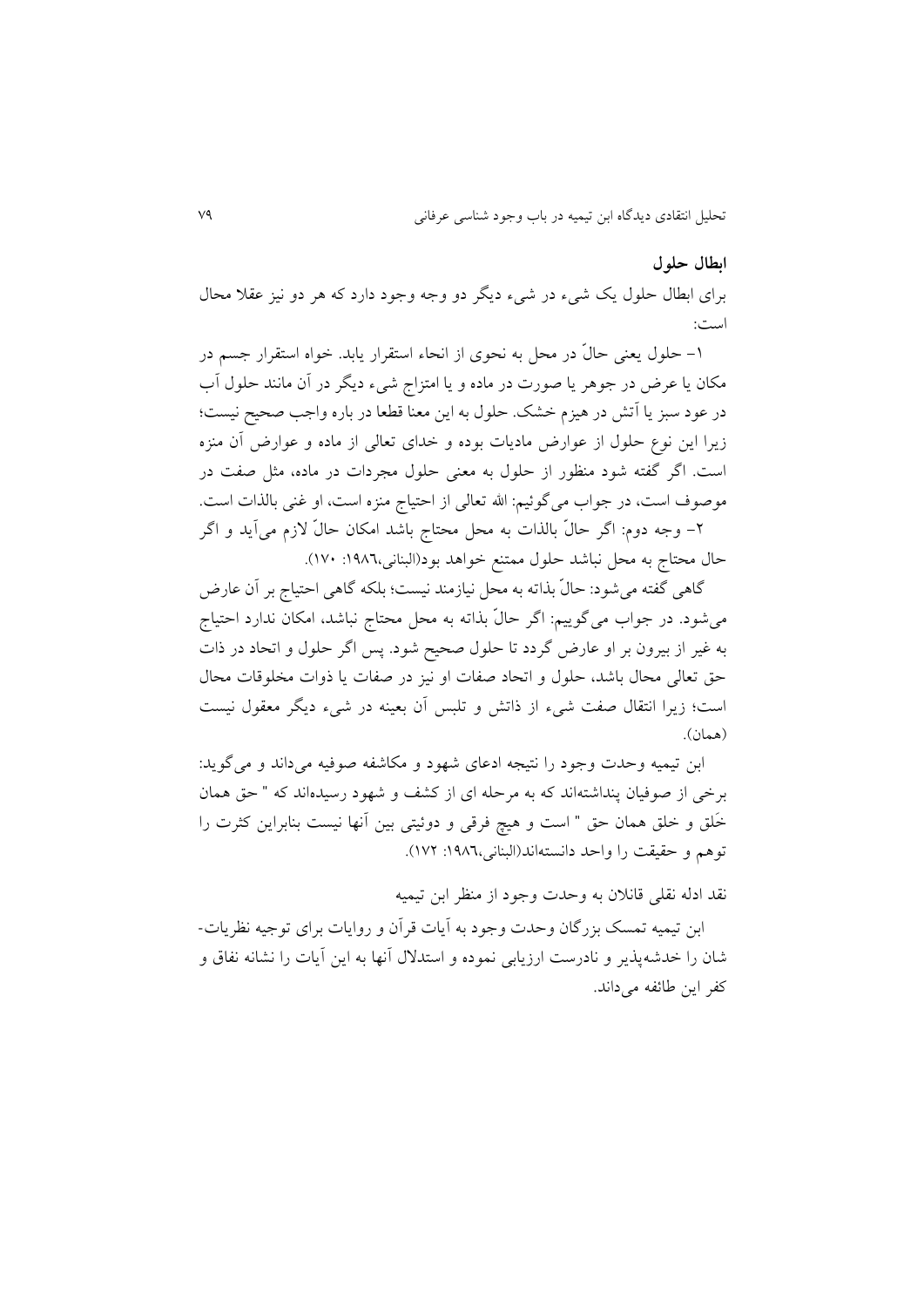## **دلیل اول**

ابن عربی و شاگردان او در تبیین نظريه خود به آيه شريفه »لیس لک مِن اخمر شیءٌ«]»تو را در اين كارها دستی نیست»](آل0عمران:۱۲۸) و آيه «ما رمیت اذ رمیت ولكن الله رمی»[«تو تیر نینداختی آنگاه که تیر انداختی، بلکه خدا تیر انداخت»](انفال:۱۷) استدلال کردهاند. ابن تیمیه تمسک به این آیه و تاویل آن را «گمراهی بزرگ» دانسته و در نقد آن می نويسد: اهل وحدت وجود در معنای آيه "ما رميت" معتقدند فعل پيامبر همان فعل خداند است بدون مغايرت: «ان فعلک هو فعل الله لعدم المغايرة». در روايت صحيح از ابوهريره در صحيح بخاري ثابت شده آيه " ليس لک من الامر شيء " در خصوص نفرين و لعن پیامبر بر گروهی از کفار نازل شده و پیامبر پس از آن این عمل را ترک کرد. معنای آيه اينست: فقط خداوند امر می كند نه غیر او. اگر بخواهد كافران نابود خواهند شد واگر اراده كند توبه می نمايند(ابنتيميه،١٤٢٦، ج٢: ٣٣٠).

## **دلیل دوم**

برخی از آيات قرآن خداوند را "همراه " و " نزديک " به انسان توصيف نموده كه حتی از رگ گردن نیز به او نزديکتر است، آياتی مثل » و معرم اين ماانتم«] ر اجا باشید او با شماست[)حديد6:( و يا »نحن أالربُ الیه من حبل الوريد«] ما از رگ گردن به او نزديکتر هستیم](ق:١٦). ابن تیمیه میگويد: صوفیه و عوام آنها، معتقدند خداوند عین وجود مخلوقات است و وجود يكي است. آنها برای اثبات سخن شان به آيات معيت و قرب احتجاج می کنند و نصوص دال بر استواء و علو را تاويل می نمايند؛ البته هر نصی كه به آن احتجاج كنند برعلیه خودشان است. بیشتر آیات دال بر معیت مخصوص انبیاء و اولیاء الهی است و یچ گونه دخلتی بر ممازجه و مخالطه خالق با مخلوق ندارد. عآوه براين، آيات ديگرى مانند« يسبح لله ما في السموات و ما في الارض»[ آنچه در آسمانها و زمین است خداوند را تسبیح میکنند ](جمعه:۱) دلالت میکند تسبیح کننده غیر از تسبیحشونده است.

#### **دلیل سوم**

صوفیه با استشهاد به آیه «کُلُّ شَیْءٍ هَالِکٌ إلَّا وَجْهَهُ»[ هر چیزی نابود می شود مگر سیما و وجه پروردگارت](قصص:۲۸) بر آنند که هر ممکنی به اعتبار ذات خود "هالک " است يا هر ممكنی به اعتبار ذاتاش عدم محض و نفی صِرف است. اگر ممكن وجودی دارد،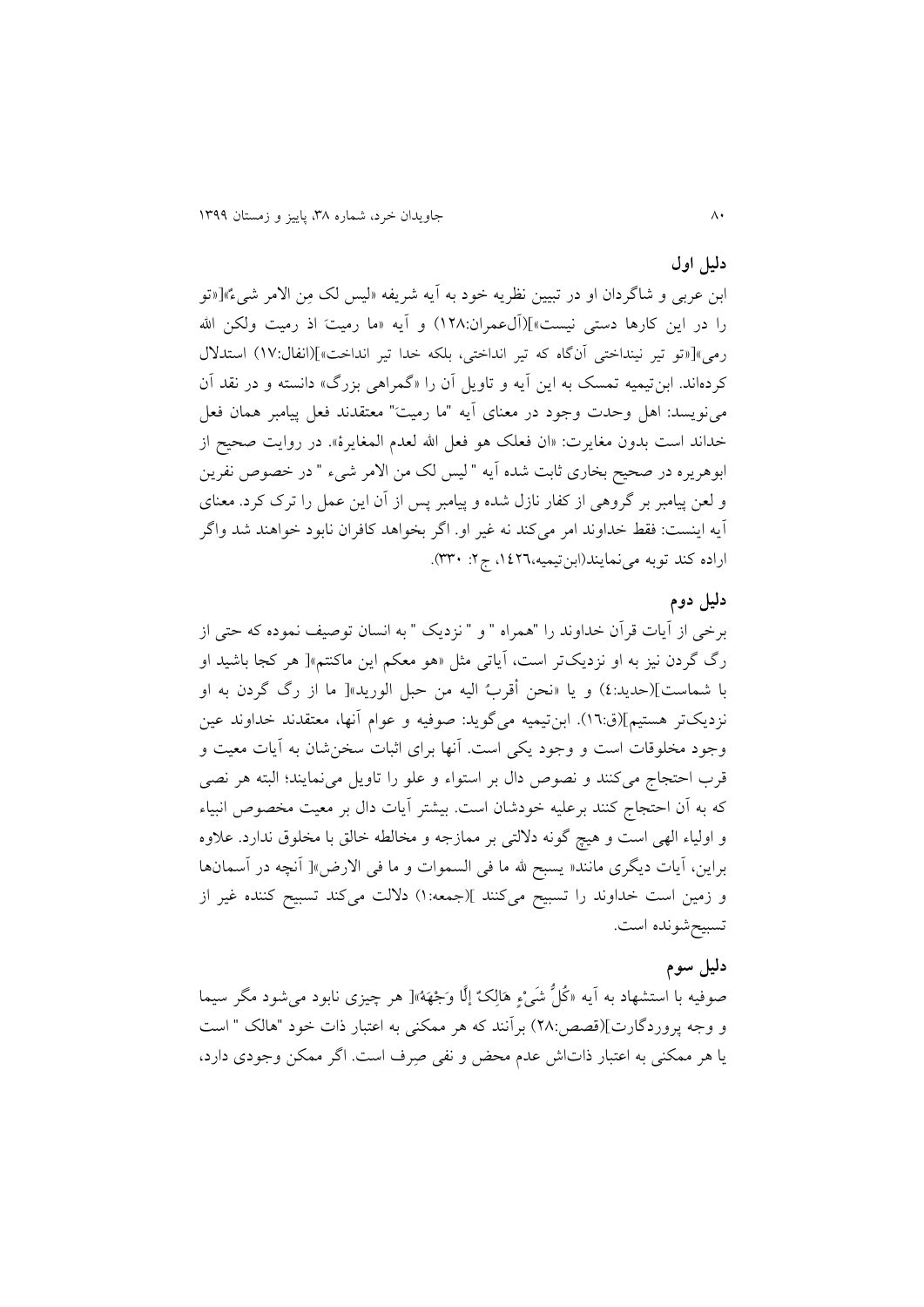از جهت پروردگار اوست. منظور از وجه در آيه، وجود كائنات است وجه الله همان وجود اوست؛ پس وجود وجود، وجود كائنات بوده و بين وجود واجب و وجود ممكن تمايزی نيست. حتى برخی معتقد به وجود مطلق بشرط اطلاق و يا لابشرط هستند. بنابراین مِیزی قائل نیستند(ابنتیمیه،١٤٢٦،ج ٢٥:٢٥).

ابن تیمیه در رد سخن صوفیه می نویسد: ضرورت عقلی اقتضاء می کند که موجود – بشرط اطلاق- وجودش در ذهن باشد نه در خارج و وجود مطلق لا بشرط، حقیقتی غیر از وجود عینی و ذهنی ندارد. در اعیان موجوده وجود مطلق غیر اعیان آنها نیست. وجود خداوند بنابر وجود مطلق "بشرط اطلاق" ذهنی است و بنا بر وجود مطلق لابشرط، خود وجود مخلوقات است. درباره تفسیر صوفیه از آیه می توان گفت بخشی ازآن درست و بخشی نادرست و باطل است. بخش درست آنست که گفتهاند: مخلوقات وجود خود را از خالق متعال می گیرند اما تفسیر باطل آنست که گفتهاند: وجود خالق عین وجود مخلوق است. اين سخن كفر و مخالف بداهت عقلی است. جالب آنكه اين سخن را غايت عرفان و تحقیق هم دانستهاند( همان،ج۲: ۲٦).

ابن تیمیه در ادامه در تفسیر آیه احتمالاتی را طرح و رد می کند و در نهایت نظر خود را درباره تفسیر صحیح( هالکٌ الا وَجهَهُ) بیان میکند(همان،ج۲: ۲۷): آیات قرانی اقتضاء دارد كه هلاك به معنی استحاله و فساد در شیء موجود باشد نه اینكه وجود شیء از خودش نیست؛ وجه نیز براساس سیاق کتاب و سنت به معنی "عبادت و عمل برای خدا و توجه به اوست". در واقع اشاره به الوهیت، عبادت و طاعت او می کند نه وحدانیت و خالق بودن خداوند.(هیچ اشاره ای به وحدانیت و خالقیت و رب بودن خدا نشده است.)

#### **دلیل چهارم**

آيه شريفه" إنَّ الَّذِينَ يُبَايِعُونَکَ إنَّمَا يُبَايِعُونَ اللَّه"(فتح:١٠) يکي ديگر از ادله قرآني طرفداران وحدت وجود در توجیه و تبیین ديدگاهشان میباشد. ابنتیمیه تمسک به اين آيه را نيز نادرست می داند؛ زيرا منظور آيه اين است كه: ای پیامبر تو فرستاده خداوند و ابلاغ کننده امر و نهی او هستی. هر کس با تو بیعت کند با خداوند بیعت نمودهاست(همان،ج۲ :۳۳۳)، همچنانکه هرکس از تو اطاعت نمايد خدا را اطاعت کرده است. در آيه هيچ اشارهای نشده كه پیامبر همان خداست؛ بلكه پیامبر به آنچه خدا دستور داده امر می کند. اگر کسی گمان کند که فعل پیامبر همان فعل خداوند است، او با نادانی و گمراهی، ويژگی[فاعلیت] پیامبر را سلب نموده است.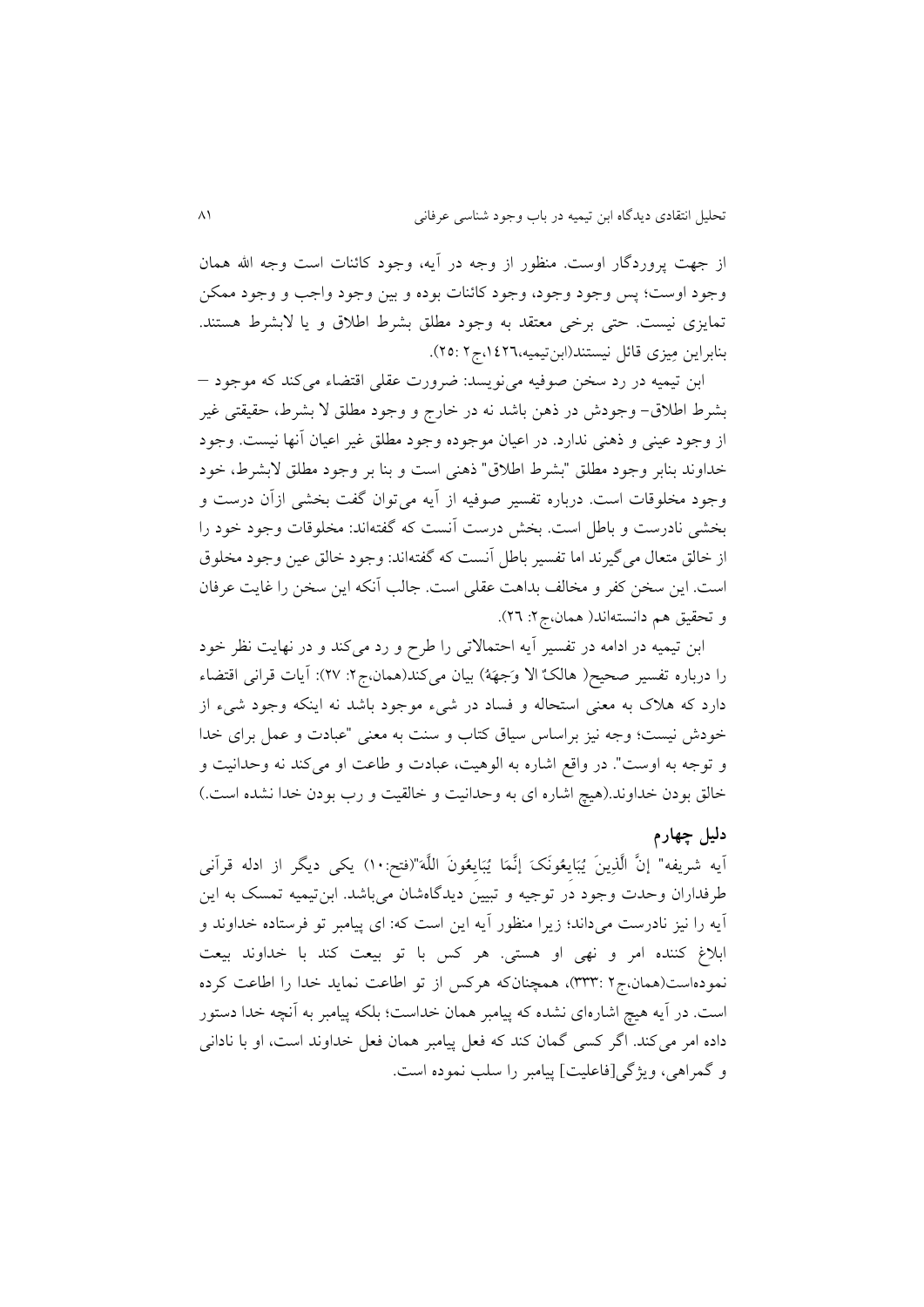## **دلیل پنچم**

استشهاد به حديث قُربِ نوافل و فرائض توسط صوفیه برای توجیه وحدت وجود از ديد ابن تيميه مخدوش است؛ زيرا از حديث استفاده می شود كه عبد با فرائض و سپس با نوافل به پروردگار خود تقرب می جوید در حالیکه صوفیه معتقدند: که بنده عین خدا است، قبل از آن كه فرائض و نوافل را بجا آورد. در واقع اين حديث بر عليه ديدگاه صوفیه است تمایز و غیریت عبد و رب را بیان میکند نه عینیت را(همان،ج ۲: ۳٤٠).

## **نقد دیدگاه ابنتیمیه**

به نظر می رسد که مسائل وجودشناسی عرفانی برای ابنتیمیّه و پیروانش، به درستی تبیین فنی و تحليل دقيق نشده است، اين امر و رويكرد ظاهرگرايانه وی در مواجه با مويدات نقلی عرفا در مقام بیان شهودات خود آشرار است؛ زيرا او والتی از» موجود بما و موجود» سخن میگويد در واقع از يک جسم سخن به ميان میآورد؛ در واقع« ذهن تحصّلی او مانع می شود از اينکه او بتواند به درک معنی هستی نائل گردد»(دينانی،١٣٧٩:  $(77)$ 

از منظر عرفای مسلمان وجود، حقیقتی واحد اصیل، بسیط، مطلق و نامتناهی است که با سريان در تمام هستی همه واقع و هستی را پُر كرده و جا برای غیر نگذاشته است؛ از اين منظر مصداق بالذات وجود يكي بيش نيست؛ موجودات و كثرات عالم امكان، مصداق بالعرض و مَظهر وجود حقه حقیقیه هستند. این قِسم، نفسیت وجودی نداشته بلکه ظل و نمود وجود بالذاتاند. برای فهم معنای وجود از آن، به غیر محتاج است درحالی که حقیقت و صِرف وجود برای نفسیت وجود به چیزی نیازمند نیست. اين مطلب با صراحت در کلمات مشايخ عرفان تکرار شده است اما ابنتیمیه بدون توجه به « زبان عرفان» در بیشتر موارد وحدت وجود را با حلول و اتحاد ذکر می کند. قیصری درباره حقیقت وجود می نویسد:« و هو\_ ای الوجود\_ حقیقهٔ واحدهٔ لا تکثر فیها، و کثرهٔ ظهوراتها و صورها خيقدح فی وحدة یاتها«) الیصری، :9866 94() وجود حقیقتی واحد است اه اثرت در آن راه ندارد، و وجود کثرت ظهورات و مظاهر با وحدت بالذات وجود تنافی ندارد). صاحب تمهیدالقواعد نیز وحدت وجود را ذاتی او می داند که کثرات به عنوان موجودات بالعرض بر اين وجود حقيقی عارض شدهاند:« فان الوحدهٔ هی الذاتیَّة له و الکثرهٔ انّما هی لواحق عرضت له بحسب صفات معدومة بالذات موجودة بالعرض«) تراه اصفهانی، ١٣٦٠: ١٠٨). در ديدگاه عرفاني، با طرح وحدت شخصی اطلاقی وجود نه كثرات و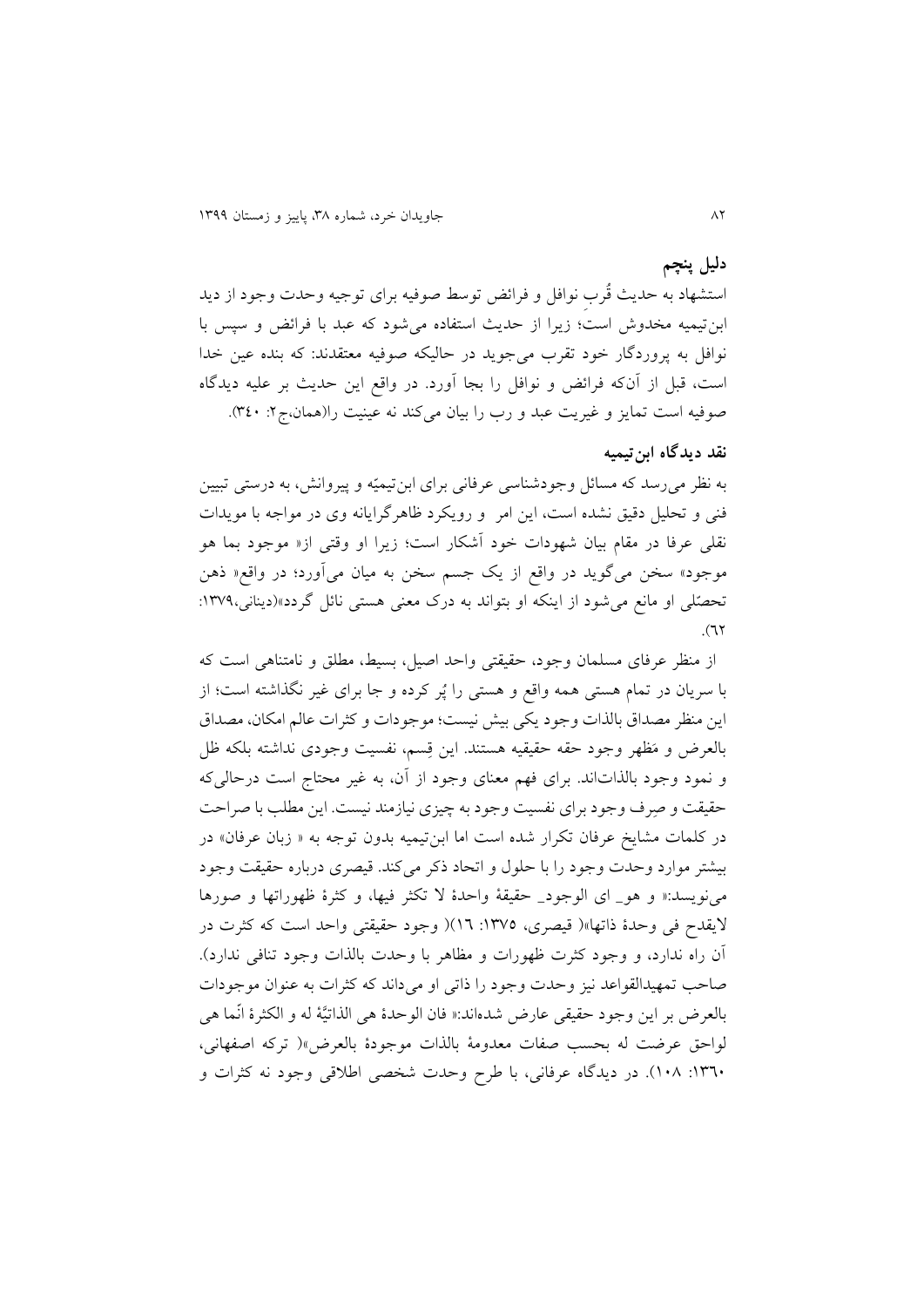موجودات نفی می شوند، نه حلول و اتحاد ً منجر می شود؛ آنگونه که ابن تیمیه و مخالفان وحدت وجود گفتهاند.

وجود اطلاقی و لایتناهی حضرت حق مصداق بالذات موجود است کثرات نیز به عنوان مصاديق بالعرض موجود متحقق و موجوداند. مصداقبالعرض وجود، استقلالا و یاتا بدون حیثیت تقییديه وجود اطآالی، بهرهای از وجود ندارد و اساسا از جنس و سنخ وجود نیست بلکه مظهر و مجلی وجود است و به موجب وجود اطلاقی تحقق یافته و موجود شده است.

با اين توضیح بايد گفت، ابنتیمیه و برخی از مفرران او برخی از لوازم و نتايج مدعیات عرفان را با برداشتی عوامانه و سطحی بررسی کردهاند، نظریه وحدت وجود را به معنای حلول در مخلوقات يا اتحاد او با آنها تفسير كرده و سپس، حكم به كفر و الحاد عرفا گرفتهاند. ابن تیمیه حتی عنوان يكي از رسائل خود « رسالهٔ الی مَن سئله عن حقیقهٔ مذهب الاتحاديین ای القائلین بوحدت الوجود»(ابن تیمیه، ١٤٢٦،ج ٢: ١٣٤ – ٢٨٥) و( همان، ج ٢: ٣٦٢ – ٤٧٩) قرار داده است. وی در عین اذعان به تمايز اين دو آموزه، يکسانانگاری وحدت وجود با حلول و اتحاد، را در بسياری از نوشتههايش تکرار کرده است.

بر خآف گفته ابنتیمیه، به تصريح عارفان، درک درست مبانی و لوازم وحدت وجود، اساساً نه تنها جايی برای اعتقاد به حلول و اتحاد نمیگذارد بلره آن را عقیدهای فاسد و شرک میدانند(قیصری، ١٣٧٥: ١٤٣)؛ ابن عربی، در آثار خود باور به حلول و اتحاد را شرک میداند(همو، بی**تا، ج۲: ۱۳۸):« لا ځ**لولَ لأنَ الشيءَ لا يَحلُ في ذاته»(همان،ج۴:<br>. .<br>ب  $\overline{\phantom{a}}$ 17( عدم باور به حلول و اتحاد از محکمات و مسلمات عرفان نظری است پس ضروری است) در مباحث علمی) هرگونه سخن( شطحیات) متشابهِ یادآور اعتقاد به حلول، همدلانه و بدون پیش-فرضهای ذهنی با مبانی و محکمات اهل معرفت سنجیده شود؛ به ویژه آموزه وحدت وجود که نظریهای متناقض نما و ورای طور عقل است.

## **رویکردها و تحلیل های وحدت وجود**

ابتنای وحدت وجود بر تجربیات شخصی و عرفانی عرفا در دورهها و مذاهب مختلف از يک سو و گرايشات وسيع ذوقي و اشراقي فيلسوفان از ديگر سو، تعابير و رويکردهاي مختلفی از آن به وجود آورده است كه شايد بتوان آنها را در سه رويكرد كلی دسته بندی کر د(بلخاری، ۱۳۹۰: ۲۵):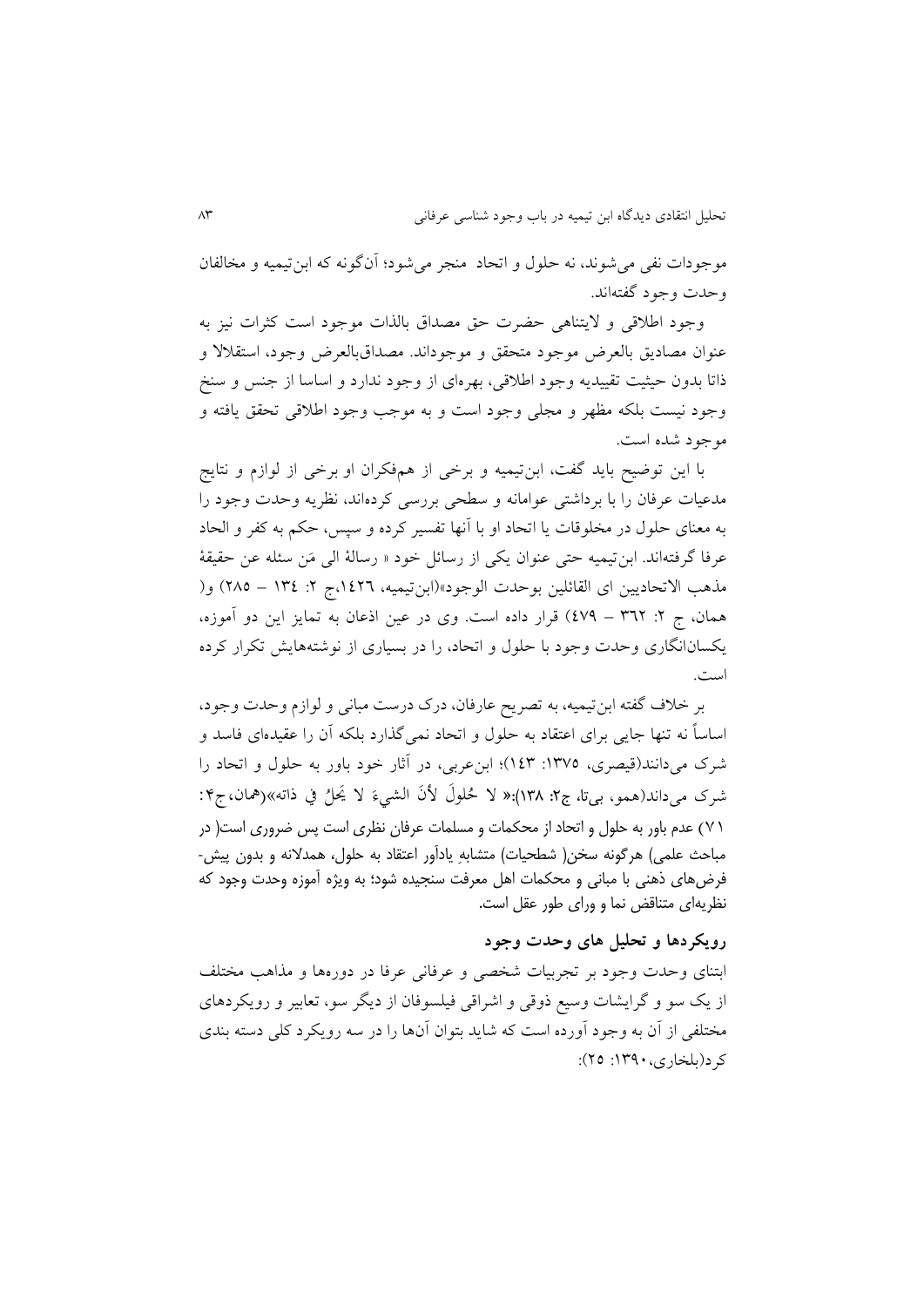رويررد اول: يرسانانگاری محض خدا و جهان، يا مه خدايی)pantheism )و به يک عبارت: وحدت وجود و موجود. در اين رويکرد خدا وجهان كاملا يكسان و همسان انگاشته می شوند و تمامی مظاهر متکثر طبیعت، همان خدا محسوب می شوند. تفسیر اينچنینی از آموزه وحدت وجود با مبانی و لوازم آن سازگار نیست.

رويكرد دوم: وحدت وجود و كثرت موجود يا يكسان انگاشتن خدا و جهان، يكساني در عین نايكسانی، يعنی از يک سو موجودات بنا به تجلی، مظاهر اويند( يكسانی) و از ديگر سو مانند او نيستند( نايكسانی).

اين رويكرد به مذهب ذوقتاله يا ذوق المتالهين مشهوراست، مكتب جلال الدين دوانی و محمدباقر میرداماد است(امین،١٣٧٦: ١٨). اما به دلیل نقایص وتناقضات درونی و ابتنای آن بر اصالت ما یت پذيرفتنی نیست.

رويکرد سوم: از يک سو مبتنی بر نظرات دو رويکرد فوق و از ديگر سو در پی پاسخ گفتن به سئوالات و كاستی های آن دو است. دراين رويكرد وحدت وجود را می توان اين گونه تعريف كرد:« حقيقت وجود، امرى است واحد و شخصي، كه همه موجودات و پديده های عالم هستی، محل تجلی و ظهور(مجالی و مظاهر) همان هستی واحد يا به تعبیر دیگر به حکم(کلُ يوم هو فی شان) شوون مختلف و تعینات متعدد جهان، همه جلوههای مختلف حقیقت واحدند» (همان:۲۰). جهان سراسر، پرتو یک فروغ رخ ساقی است که در جام افتاده است. موجودات عکس و ظل حقیقت وجود واحداند؛ نه آنکه جدای از وجود واجب، از خود نفسیت وجودی دارند و نه یچ و پوچ و سراب محضاند. مگی به حیثت تقییديه مصداق بالعرض وجوداند و آنچه اطآق مقسمی دارد خداوند متعال است.

به نظر میرسد درک ابنتیمیه از سخنان ابنعربی در خصوص وحدت وجود، مه خدايی(پانتهايسم) يا يكسان انگاری محض خدا و جهان هست؛ تمام تحليل ها و ارزيابی-ای او از اين نظريه بر پايه نادرست بناء شده است.

## **تفاوت حلول و اتحاد با وحدت وجود**

تحلیل و تبیین فنی وحدت وجود از مهمترين، پیچیدهترين و بنیادیترين مباحث عرفانیاست؛ برای جلوگیری از خلط اين آموزه با حلول و اتحاد توجه به تفاوت میان آنها ضروری است. در خصوص اتحاد و حلول بايد گفت: اين موضوع اتهامى است اه به عرفا نسبت داده شده است؛ هيچ يک از اقسام مختلف حلول و اتحاد که در بالا از قول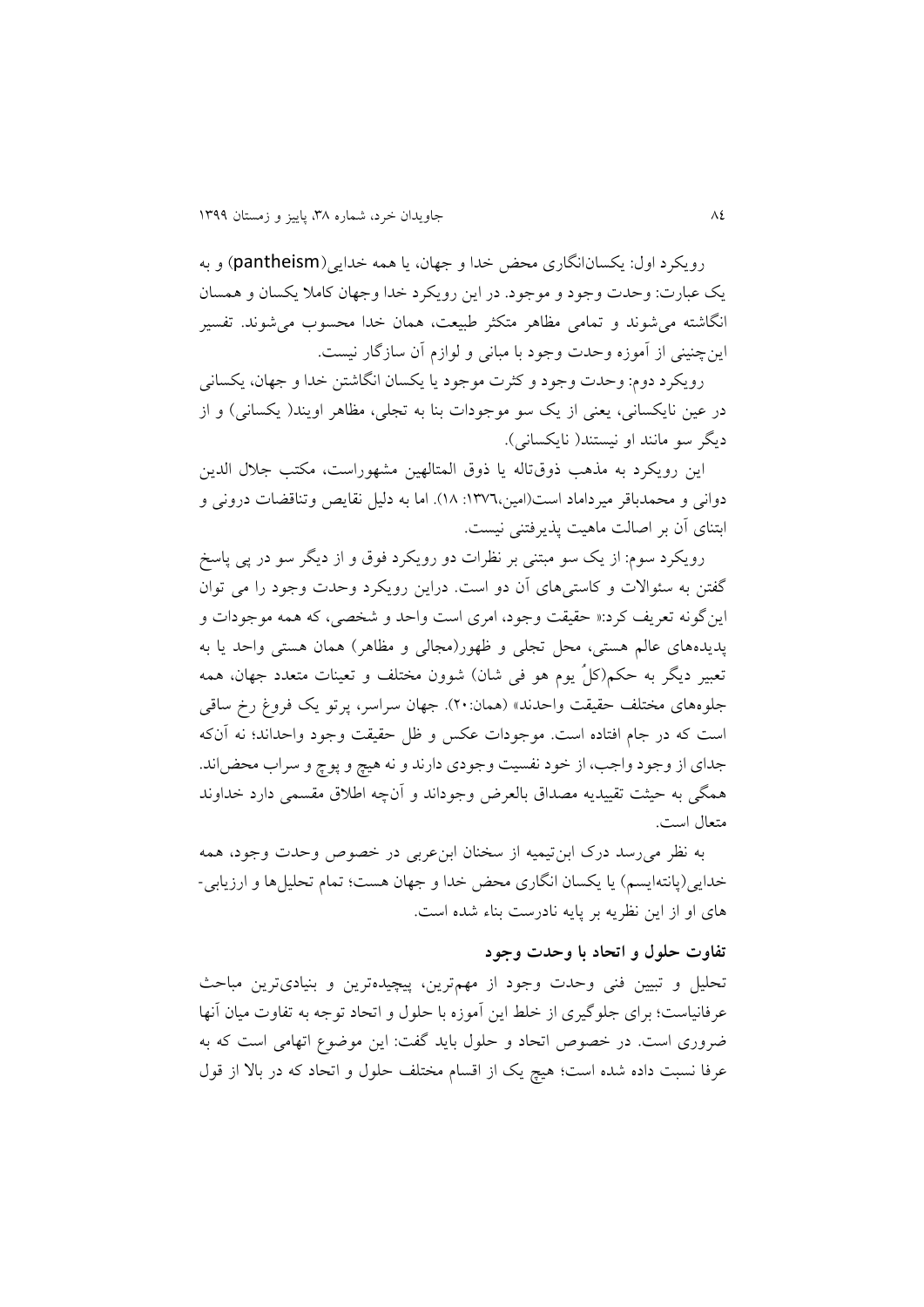ابن تیمیه بیان شد با مبانی و جهانبینی عرفانی همخوانی ندارد. چرا که« اتحاد عبارت است از: يک چیز شدن دو چیز و »حلول « عبارت است از: وارد شدن چیزى در چیزى ديگر؛ به نحوی که هردو عنوان، متفرع بر تحقق دو امر در ابتدا مىباشد که پس از آن با تغییرى این دو امر یا به يک امر کاهش مىيابد( در اتحاد) و يا يکى در ديگرى رسوخ و نفوی مىنمايد«)در حلول()رحیمیان، :9836 62(. اما مقصود از آن در امور اعتقادی، حال شدن خداوند در انسان يا مخلوقات خود است؛ اتحاد نيز به معنی يكي شدن خالق متعال با نفس انسان يا موجودات ديگر است. همان گونه كه بيشتر اشاره شد حلول و اتحاد در منظومه فرری عرفا و حرمای مسلمان مردود است. زيرا باور به حلول يا اتحاد، در حقیقت باور به دو وجود و دو ذات مستقل از يکديگر است که يکي در دومی حالّ شده و يا با هم به يگانگى رسيدهاند. اساس عقيده و نظريه وحدت شخصى وجود بر انحصار وجود در حق تعالى مىباشد، طبعا زمینهاى براى حلول يا اتحاد دو وجود با يکديگر نخواهد داشت، زيرا «هر دو عنوان مزبور، فرع بر اثنينيت و دوگانگى بين حال و محل يا متحد و متحد به(لااقل در مرتبه قبل از تحقق اتحاد يا حلول) مى باشد و اتحاد دو شىء متحصل بالفعل محال عقلى مىباشد؛ تصورا و خارجا«)رحیمیان، 68:9836(. عرفا معتقدند:«در قوس نزول، حق در خلق حلول نمی کند، و در قوس صعود، خلق با حق متحد نمی شود، بلکه در دومی خلق از صفات خويش فانی می شود، و صفات خدا ظاهر میگردد، و در اولی خلق مظهر و مجلای حق میشود.»( کاکائی، ۱۳۹۱: ٦٠٧). پس با منتفی شدن ذات الهی در مخلوقات و يا اتحاد و همانند شدن ذات خداوند با موجودات، كاملاً مخالف با آموزه وحدت وجود واقع میشود. تعريف ما از وحدت وجود، انحصار وجود حقیقی واحد مطلق در یات باری تعالی است؛ اثرات و موجودات ظهور و تجلی آن وجود حقیقیاند. وحدت و اتصال خداوند با ختلق، بدون ت بیه، حلول و اتحاد، بزرگترين اتصال( ابن عربي، بيتا، ج ٣: ٢٩٨) است. با اين تبيين، در عالم دو ذات مستقل نداريم كه يكي در ديگري حالّ يا متحد شود. در عرفان اسلامی همواره بحث از يک « بود» است؛ هرچند » نمودها« بی شمارند. در سامانه فکری عرفا تشکیک در وجود هم مورد پذيرش واقع نگشته بلکه ارجاع تشکيک، به مظاهر و نمودهاست چه رسد به حلول و اتحاد؛« نَحن إذا نَفينا وجودَ الغير مُطلقا، و لَسنا قائلينَ الا بوجودٍ واحد، فكيف نَقول بالاتّحاد و الحُلول؟ فانّهما مَبنيّان على الاثنينيّة و الكَثرة و غير ذلك»(آملي، ١٣٦٨: ٢١٧). بنابراين يكسان انگاري وحدت وجود و حلول و اتحاد ناصواب است. از همین رو اهل معرفت، سعى در بیان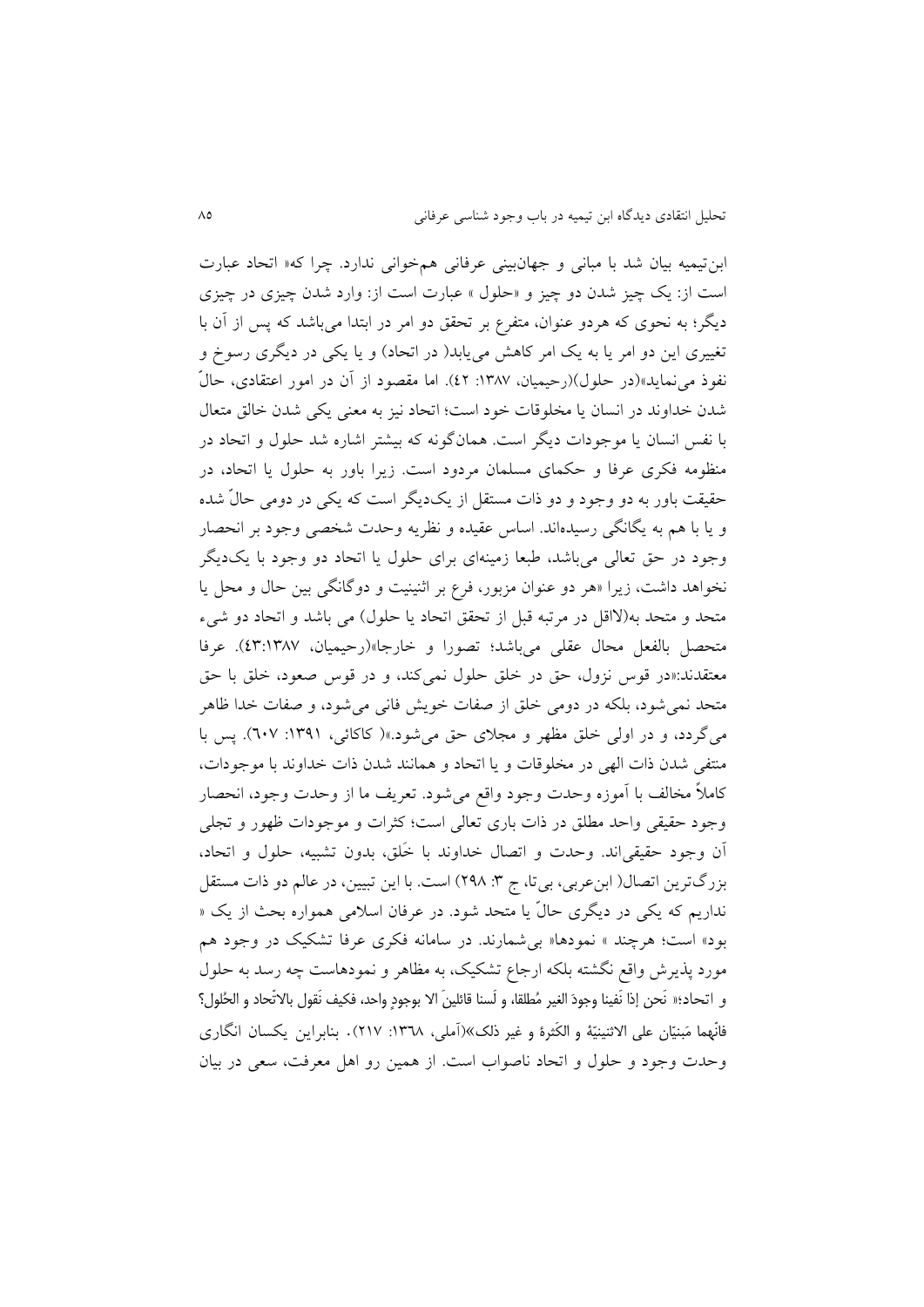کیفیت ربط حق تعالى به خلق و توجیه انتشاء کثرت برآمده و براى دفع توهمات، نظريه تجلى و ظهور و فروعات آن را مطرح نموده اند؛ البته طريق توحید بدون بدون آفت نیست؛ سید حیدر یکی از آفات را افتادن سالک در دام حلول و اتحاد ذکر نموده است( آملی، ۱۳۶۸: ۲۱۷).

## **عینیت و غیریت خلق و خق**

پیشتر اشاره شد؛ در عرفان وجود واجبی حق تعالی مصداق بالذات وجود است و به دلیل اطآق مقسمی جا برای غیر و یات مستقل ديگر نمیگذارد. در اطآق مقسمی وجود رها از هرگونه تعیّن است حتی مقید به قید اطلاق نیست؛ وجود مطلق در عین سریان در سراسر هستی و حضور در تمام مواطن و مراتب، فوق سریان و تعینات است( ترکه اصفهانی، ۱۳٦۰: ۲۱٦). به این بیان که در هر مرتبه و موطنی، عین آن مرتبه است و قیود آن موطن را به خود میگیرد اما حقیقتی ورای آن موطن و بلره تمام مراتب و تعینات است. ذات حق تعالی به سبب اطلاق مقسمی هویتی لاقیدی دارد حتی اطلاق نیز نمی-تواند قید هویت او باشد. مقام ذات مقام بی تعینی و بیقیدی است؛ و هیچ تعینی ممتاز از تعینات دیگر نیست. مقام ذات همه تعینات، کمالات وجودی و صفات الهی را به نحو اطلاق و اندماجی داراست؛ این مقام مقام وحدت است. اما وقتی تعینات و حقائق ظاهر میشوند و از اجمال و بطون به تفصیل و ظهور میآيند اثرات پديد میآيد. در اينجا بحث « تجلی و ظهور» معنا می یابد(ر.ک: ابن عربی، بیتا، ج۲: ٤٥٩). در واقع مطلق به يری از تعینات متعین میشود)تراه اصفهانی:9841، 963( پس با ظهور مطلق در لباس تعینات و قیودات مقام کثرت نمایان می شود.

حال بايد گفت: تمايز و نسبت ختلق و حق و ایفیت ارتباط اين دو، برای غیرِعرفا به ويژه ابن تيميه همواره رهزن و موجب قضاوت نادرست شده است. برهمين اساس، اهل معرفت برای استدلالی نمودن شهودات خود برای اهل نظر و در مقام تبیین و تقریر وحدت وجود و غیریت و عینیت خلق و حق»، توجه به لوازم نظریه وحدت وجود و مباحث مهمی نظیر« تمایز احاطی» تشبیه و تنزیه، لحاظهای نفس الامری طرح نمودهاند.

یکی از اشکالات مهم ابن تیمیه بر مساله عینیت خلق و حق بود؛ عرفا معتقدند حق تعالی(به سبب عدم تناهی و اطلاق) عین همه اشیاء و در این حال غیر آنهاست( ابن عربی، بیتا، ج٢: ٤٥٩) و( تركه، ١٣٦٠: ٢١)؛ مقصود چیست؟ تغاير و تمايز خلق و حق چیست؟ و چگونه تبیین می شود؟ پاسخ با تامل در کلمات قوم آشکار می گردد. آنها در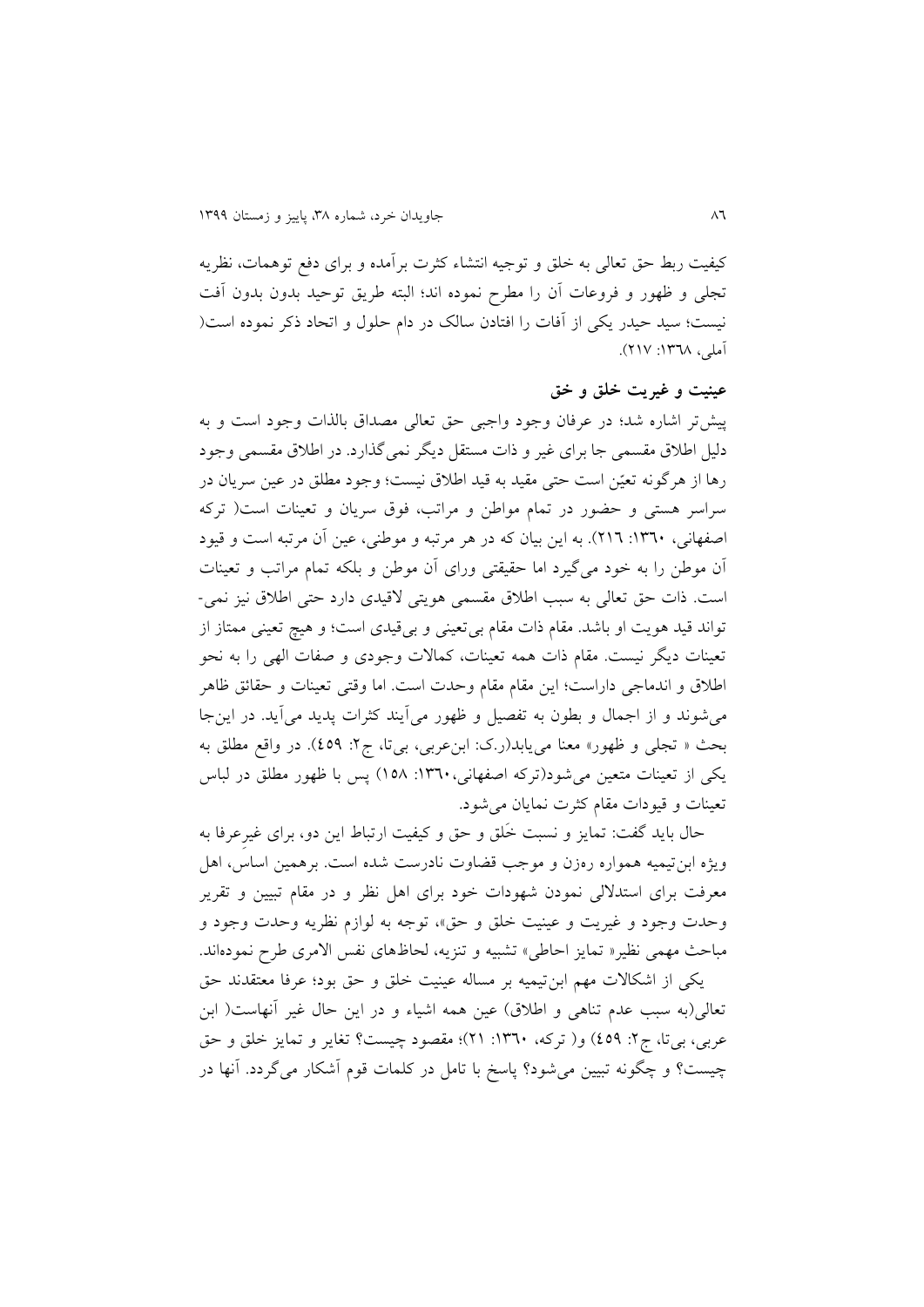مقابل تمايز تقابلی( عَرضی) تمايز احاطی(طولی) را طرح کردهاند(ر.ک:ترکه اصفهانی، ١٣٦٠: ١٢٥و ٩١). در اين تمايز كه از آن به تمايز يک سويه نيز تعبير می شود( جوادیآملی، ۱۳۷۲: ٤٢٧) با دو چیز روبرو هستیم که يکی( خداوند) بر ديگری( موجودات) احاطه دارد، و آن را در برمیگیرد. به این بیان که، ذات محیط به واسطهی مین ويژگی احاطه و شمول، در دل محاط حضوری وجودی دارد و عین آن است و محاط نیز به نفس تحقق محیط، تحقق دارد؛ محیط در عین تحقق وجودی در موطن محاط هويتی فراتر از محاط دارد. پس غیر آن است. يعنی به نفس احاطه، محیط هم عین محاط است و هم غیر محاط. ذات باری تعالی به واسطه اطلاق، عین همه اشیاء است و از سوی ديگر به نفس همين اطلاق، غیر همه اشیاء و ورای آنها نیز هست. اطلاق و احاطه، واجب را بالذات از ديگران امتیاز مید د و ديگران را بالعرض با او ممتاز می- کند(همان، ١٣٧٢: ٣٣٣)( يزدانپناه، ١٣٨٩: ٣٣٠). پس مقصود از عینیت، معنای لغوی و عامیانه آن مد نظر نیست تا شبهه حلول و اتحاد پیش آيد؛ بلره شأن حقیقت مطلق آن است که با ممکنات و مقیدات خود( معیت ذاتی) همراه باشد اما نه به نحو حلول و اتحاد... [ بلکه به نحوه معیت ذاتی و بینونت صفتی نه عزلی](فناری،١٣٧٤: ٢٠٩) و باور به حلول و اتحاد میان دو یات، افراط و باور به مباينت و تعدد وجودی حقیقی، تفريط است) فناری:9866، 616(.

اگر ابنتیمیه به مبانی وحدت وجود و فروعات عرفانی آن عنایت میکرد هیچگاه نمی نوشت: آنها[ عرفا] می گويند:« وجود خالق همان وجود مخلوق است و مخلوق همان خالق است؛ آنها دو وجودی که يکی خالق ديگری باشد، اثبات نمی کنند»( ابن تيميه، ،9624 ق:2 846(. يا بر اين عبارت ابنعربی:» فسبحان من أظهر األشیاء و و عینها«) ابن عربی، بیتا، ج٢: ٤٥٩) نمیتاخت. ابنتیمیه با اندکی التفات به قرینه« اظهر» در جمله قبلی، در می یافت که باور گوینده از« و هو عینها»، در« مقام الظهور و مقام الفعل» است نه در مقام الذات و الحقیقهٔ؛ از اصول مسلم این آموزه آن است که عنقاء[ذات باری تعالی] شکار کس نشود. ابن عربی در این جمله« فعل و ظهورات اشیاء» را عین ذات حق ندانسته تا كفر او لازم آيد؛ بلكه أشياء فعل حق تعالى در مقام ظهور اويند؛ بنابراين ايراد حلول و اتحاد وارد نیست.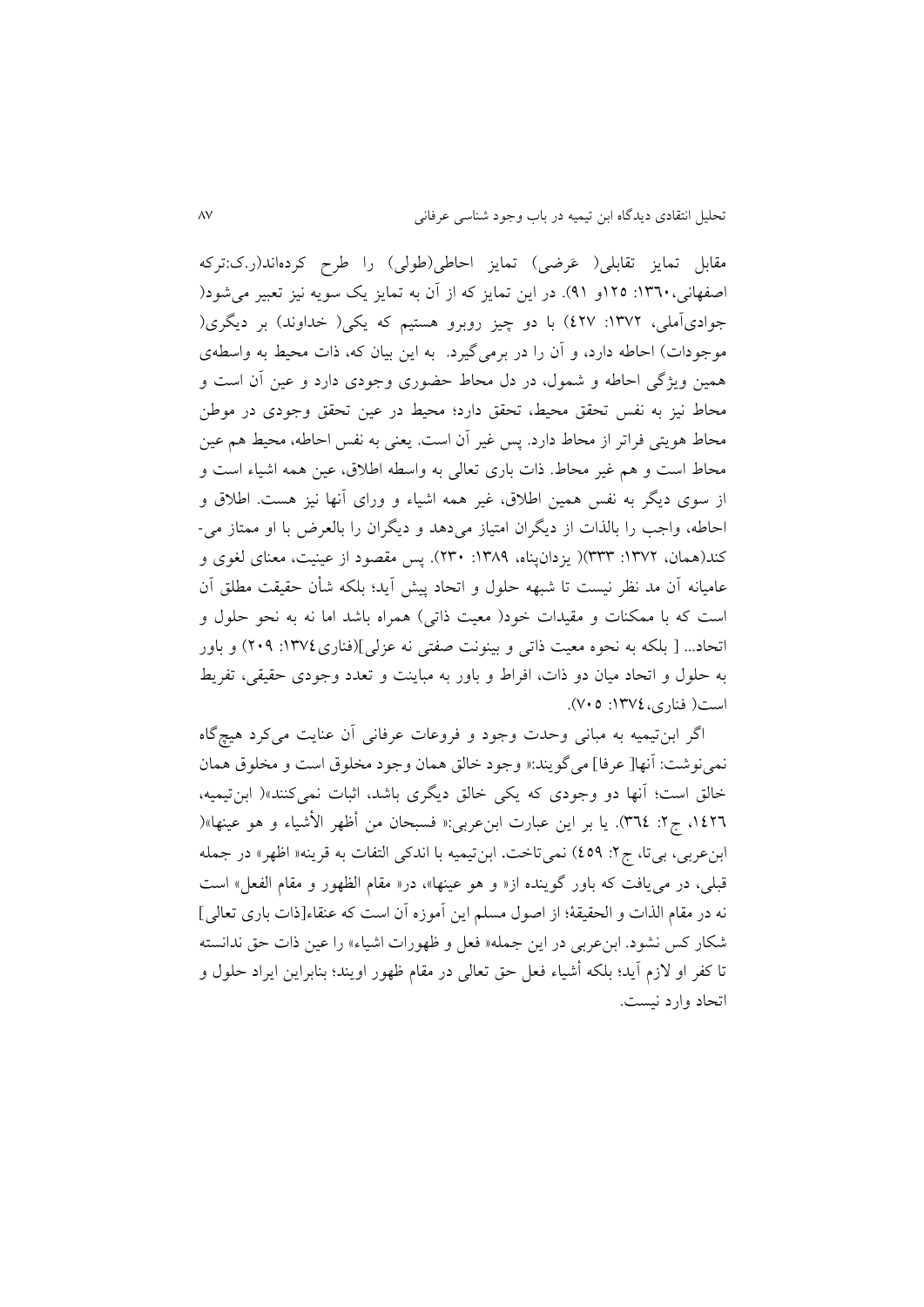**عینیت خلق با حق از منظر ابنعربی** ابنءربی بارها عینیت خلق و حق را در آثار خود طرح کرده است؛ عبارات رسا و شیوایی در تبیین مقصود خود از« عینیت خلق با خالق» دارد( ابن عربی، بیتا، ج ۲: ٤٥٩)، برای اطلاع از منظور وی برخی از جملات وی را مرور میکنیم:

«ولقد نبهتُك علي امر عظيم- ان تنبهتَ و عقلته- فهو عين كل شـــي في الظهور و ما هو و<br>م  $\ddot{\phantom{0}}$ عين الاشياء في ذاتها سبحانه و تعالي، بل هو هو و الاشياء اشياء»(همو، بيتا،ج٢: ٤٨٤) یعني: حق تعالي عين هر شمميء در مقام ظهور و تجلي اسممت. و ذات حق عين ذات هي شييء نيست. ومنزه است از اینك عين ذوات اشيا باشد، بلکه واجب واجب است و اشيا ه مان ذوات و ماه يات اند( ابن عربي، ١٣٨٥، ج٩: ٣٥٨). در اين عبارت ابن عربي با جمع ميان «تشبيه و تنزيه» عينيت و غيريت حلق و حق را تصريح مي كند و نشان مي دهد كه حق تعالی به سـبب شـمول و احاطه در دل موطنی و تعينی حاضـر اسـت و احکام آن تعين و موطن را مي پذيرد از سـوي ديگر به سـبب همين احاطه و اطلاق فراتر و وراي آن تعين است.

وی با اشاره به حديث امير المومنين(ع) كه میفرمايد: «داخل فی الاشياء لابالممازجه و خارج عن الاشیاء لابالمزايله» (در تمام اشیاء هست- نه به آمیزش- وبیرون از اشیا است نه به جدا بودن و عزلت) قول خداوند كه میفرمايد: «و هو معكم أينما کنتم»(حديد:٤) می نويسد: پس اگر در كلمات عرفا مشاهده كردی كه گفتهاند: «حق مطلق عین خلق مقید است» بدانکه مراد عینیت به حسب ظهور و سریان فعلی در اشیاء است، و مطلق ساری در اشیاء، وجود عام است، و اين همان است كه اهل حكمت گويند: بسيط الحقیقه کل الاشیاء الوجودیه، یعنی آنچه که از سنخ وجود است(همو،١٣٨٥، ج٩: ٢٦٥).

شیخ در جايی ديگر میگويد: آنچه كه بر آن عالَم يا ماسوی الله يا غیر حق اطلاق می شود، نسبت به حق مانند سايه است به صاحب سايه، از اين باب كه سايه نسبت به صاحب سايه و شخص، وجود جداگانهای ندارد، زيرا وجودش منوط به وجود شخص است، عالتم نیز مین حرم را دارد، يعنی وجودی ندارد مگر به وجود حق، و انتساب وجود به ذات معلول، خیال اندر خیال است، پس اگر وجودات را از آن جهت که به حق منسوباند ملاحظهنمائی، آن هم به اضافه اشراقی، يعنی به اين عنوان كه آنها اشراقات نور اويند و خالی از ظهور او نیستند، عالِم به حقايقی، و اگر آنان را اشخاصی مستقل بالذات ملاحظه نمودی، در اين صورت به حقايق آنها جاهلی، زيرا فقر، ذاتی آنهاست، چون وجودات خاصه امرانی اگر چه دارای حقايق وجودی ستند، ولی انوار و اضواء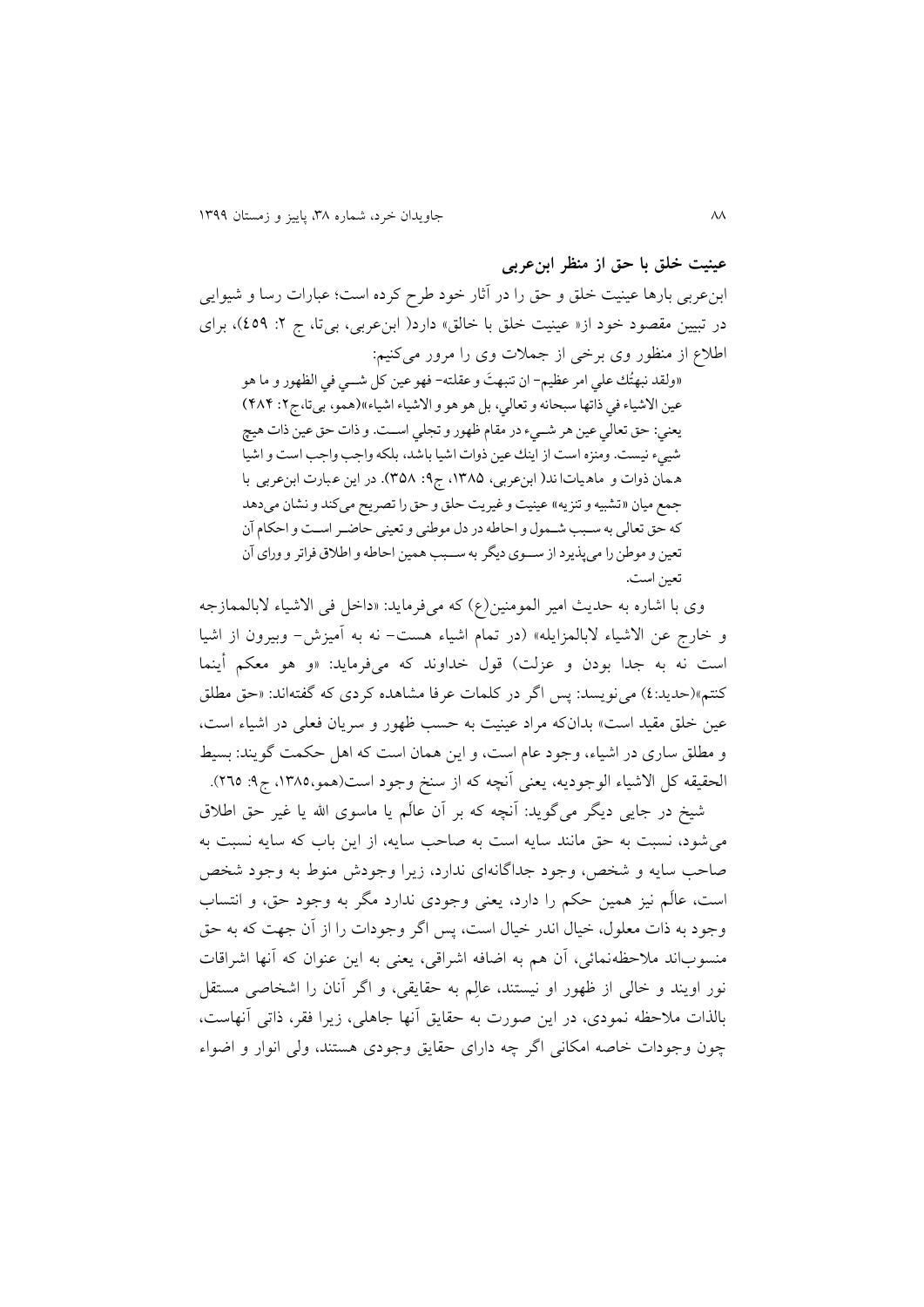خورشید حقیقت بوده و صرفاً روابط محض۱ند، نه اینکه اشیائی هستند و بین آن اشیاء و حق، روابطی میباشد»( همان: ج ۹: ۲٦٥).

به بیان دیگر در نظام عرفانی با طرح مفهوم تجلی برای کثرات دو جنبه لحاظ میشود؛ بدين بيان كه هر موجودی غیر از ماسوی دارای جنبه حقانی و خلقی است. كثرات و موجودات از آن لحاظ که جنبه حقانی حق تعالی را نشان میدهند با حق عینیت دارند و با تجلی ذات الهی، خَلق مَجلاً و مَظهر حق است. و از آن نظر که جنبه خلقی دارند با حق تعالی غیریت و بینونت دارند. پس «وجود امر واحدی است که دو چهره دارد: حق و خلق. حقْ باطن است و خلقْ ظاهر. عالَمْ ظاهر حق است و حقْ باطنِ عالَم. هستی و الوام خلق به حق است، و شهود حق نیز تنها از طريق خلق میسر است«)ابن عربی، بیتا،  $5.2$  77° 6).

## **نتیجهگیری**

– ابن تیمیه از عالمان ظاهرگرائی است که با رویکرد ظاهرگرائی بدون توجه به لوازم و فروع بحث، به نقد و تکفیر نظریهپردازان آموزه وحدت وجود پرداخته است. او که خود در دام تشبیه و تجسیم گرفتار آمده نمی تواند با این مبانی به نقد مبنای توحیدی عرفا به پردازد.

– وحدت وجود زيربنايی ترين اصل جهانبينی عرفانی است كه پیامدها و ثمرات گوناگونی در پی دارد. بنابراین باید به تبیین فنی و تحلیل دقیق و هم<لانه روی آورد.

- برپايه آموزه وحدت وجود، وجود اصیل و حقیقی)خدا(، يری بیش نیست و بقیه موجودات مظاهر و تجلیات آن وجود اصیل!ند. کثرات سراب و موهم نیستند؛ نفس الامر دارند.

– از ديدگاه عرفانی ذات اقدس اله، مقام غيب مطلق و مقام لاإسم و لارسم، حكم ناپذير و شهود ناپذير است و یچ موجودی به آن بارگاه راه ندارد؛ اما حضرات الو یت) وحدت أسما و صفات) و ربوبیت( وحدت افعال) و دیگر مراتب تجلیات هستی در دسترس شهود انسان( کامل) است. همه تعینات و تجلیات به نحو اطلاقی و به حیثیت اندماجیه در مقام غیب الغیوبی موجودند.؛ پس مقصود از عینیت و غیريت حق و خلق در مقام تجلی و ظهور است نه مقام یات.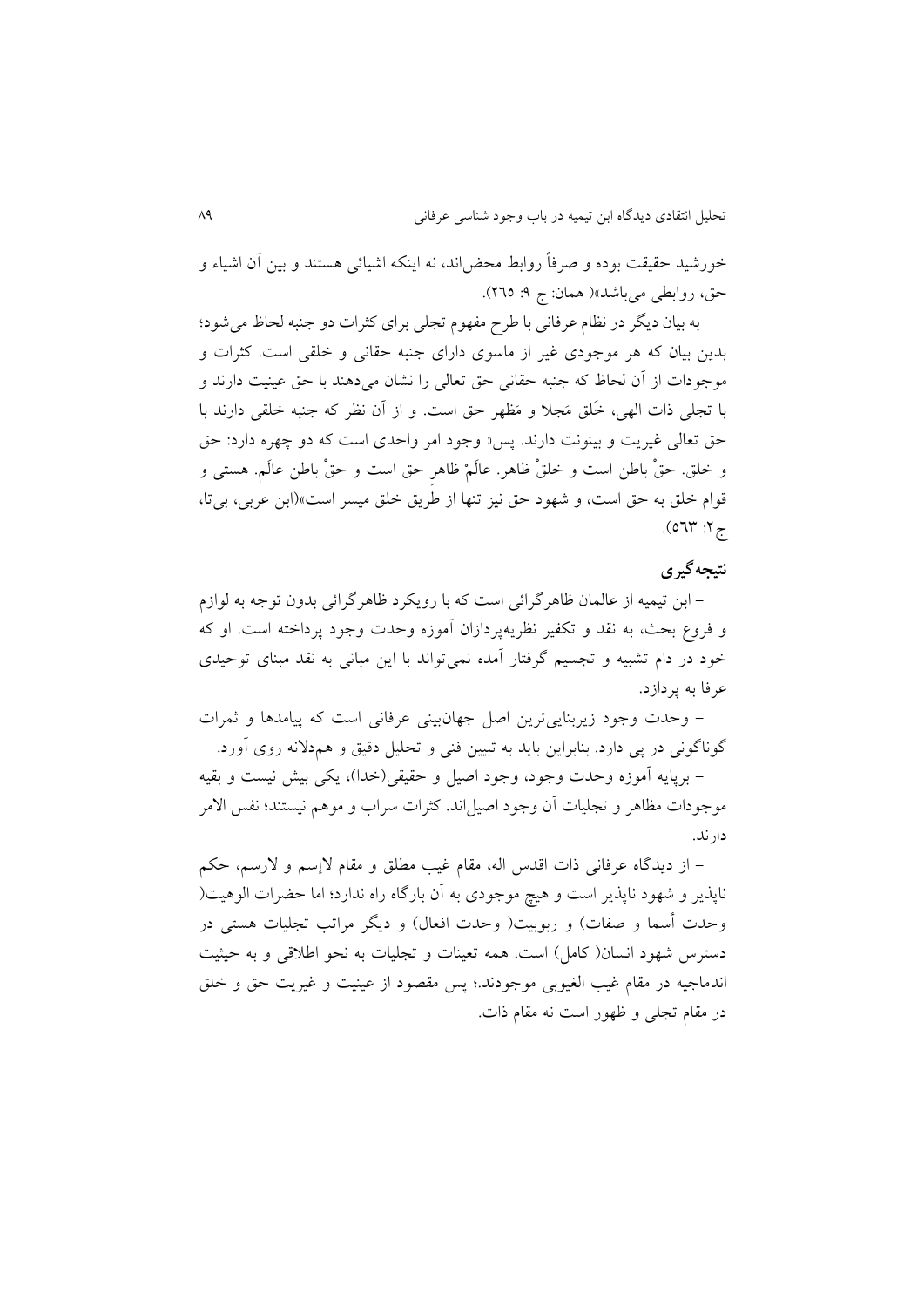- ابن تیمیه و مفرران وی برای پاسخ به اشراخت در باب» عینیت و غیريت حق با خلق» و « حلول و اتحاد»،(که از مسائل حل نشده ابنتیمیه است) نیازمند تحلیل دقیق و علمی مباحث« اطلاق مقسمی، تمایز احاطی، تجلی و لحاظهای نفس الامری» است.

**منابع**  آملی، سید حیدر، جامع األسرار و منبع األنوار، مصحح: انری اربن، انت ارات علمی و فر نگی، تهران، .9843 ابرا یمی دينانی، غآمحسین، ماجرای فرر فلسفی در اسآم، طرح نو، تهران، .9861 ابنتیمیه، احمد. الجواب الصحیح لمن بدل دين المسیح، دار العاصمة، الرياض، .9696 ابنتیمیه، احمد. بغية املرتاد يف الرد عىل املتفلسفة، تحقیق: موسى الدويش، مرتیة العلوم والحرم، المدينة المنورة، .9696 ابنتیمیه، احمد. درء تعارض العقل والنقل، تحقیق محمد رشاد سالم، دارالرنوزاألدبیة، الرياض، .9819 ابنتیمیه، احمد. مجموع الفتاوای، تحقیق: انورالباز، دار الوفاء، الرياض، .9624 ابنتیمیه، احمد. مجموعة الرسا ل و المسا ل. تحقیق محمد رشید رضا،دارالرتب العلمیة، بیروت، .9629 ابنتیمیه، احمد، الجامع فی رسا ل شیخ اخسآم ابنتیمیة، تحقیق: احمد، محمد. المرتبة العصرية. بیروت، .2199 ابنعربی، محی الدين. الفتوحات المریة، ).اربع مجلدات( دار الصادر. بیروت، بیتا. ابنعربی، محی الدين. فصوص الحرم،)تحقیق عفیفی( انت ارات الز راء، تهران، .9861 ابنعربی، محی الدين، فتوحات مریه، ترجمه محمد خواجوی، انت ارات مولی، تهران .9836 اخصفهانى، ابو نعیم، حلیة اخولیاء و طبقات اخصفیاء، دار ام القراء للطباعة و الن ر، الا ره، بیتا. امین، سید حسن، وحدت وجود در فلسفه و عرفان اسآمی، انت ارات بعثت، تهران، .9864 بلخاری الهی، حسن، مبانی عرفانی نر و معماری اسآمی، انت ارات سوره مهر، تهران، .9811

– البنانی، احمد بن محمد، *موقف الامام ابن ت*یم*یه من التصوف و الصوفیه*، دارالعلم، مکه